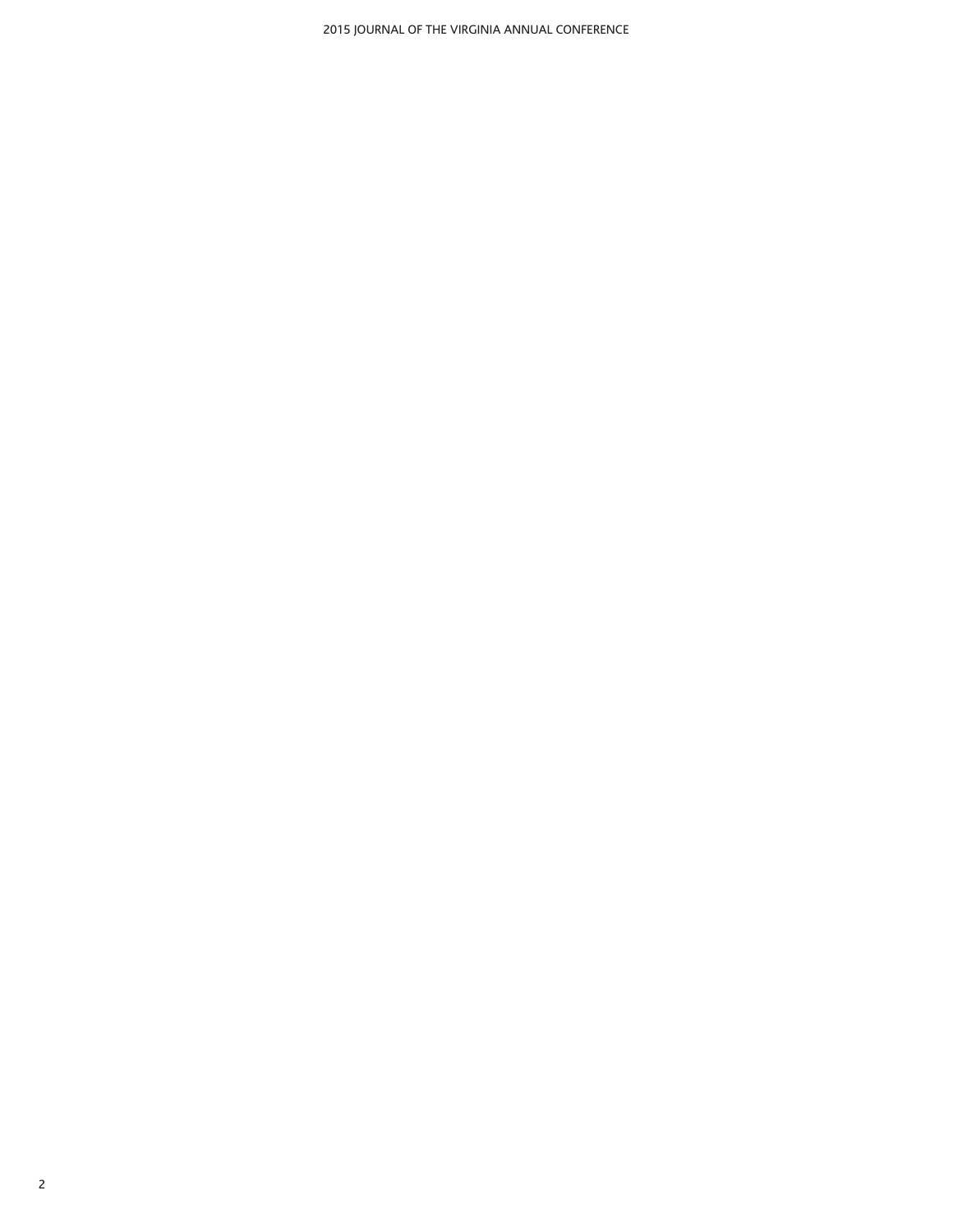## **TABLE OF CONTENTS**

| I.     |                    |  |
|--------|--------------------|--|
|        |                    |  |
|        | B.                 |  |
|        |                    |  |
| II.    |                    |  |
| III.   |                    |  |
|        |                    |  |
|        | B.                 |  |
|        |                    |  |
|        |                    |  |
| IV.    |                    |  |
|        |                    |  |
|        |                    |  |
|        | В.                 |  |
|        |                    |  |
|        | $1_{-}$            |  |
|        | 2.                 |  |
|        | 3.                 |  |
|        | 4.                 |  |
|        | 5.                 |  |
|        | 6.                 |  |
|        |                    |  |
|        | 7.                 |  |
| V.     |                    |  |
| VI.    |                    |  |
| VII.   |                    |  |
|        |                    |  |
|        |                    |  |
|        |                    |  |
|        |                    |  |
| VIII.  |                    |  |
|        |                    |  |
|        | B.                 |  |
|        |                    |  |
| IX.    |                    |  |
| Х.     |                    |  |
| XI.    | <b>MEMOIRS</b>     |  |
| XII.   |                    |  |
| XIII.  |                    |  |
| XIV.   |                    |  |
| XV.    | <b>DIRECTORIES</b> |  |
|        |                    |  |
|        | В.                 |  |
|        | C.                 |  |
|        |                    |  |
|        |                    |  |
|        | Е.                 |  |
| XVI.   |                    |  |
| XVII.  |                    |  |
| XVIII. |                    |  |
| XIX.   | <b>INDEX</b>       |  |
|        |                    |  |
|        | Appendix           |  |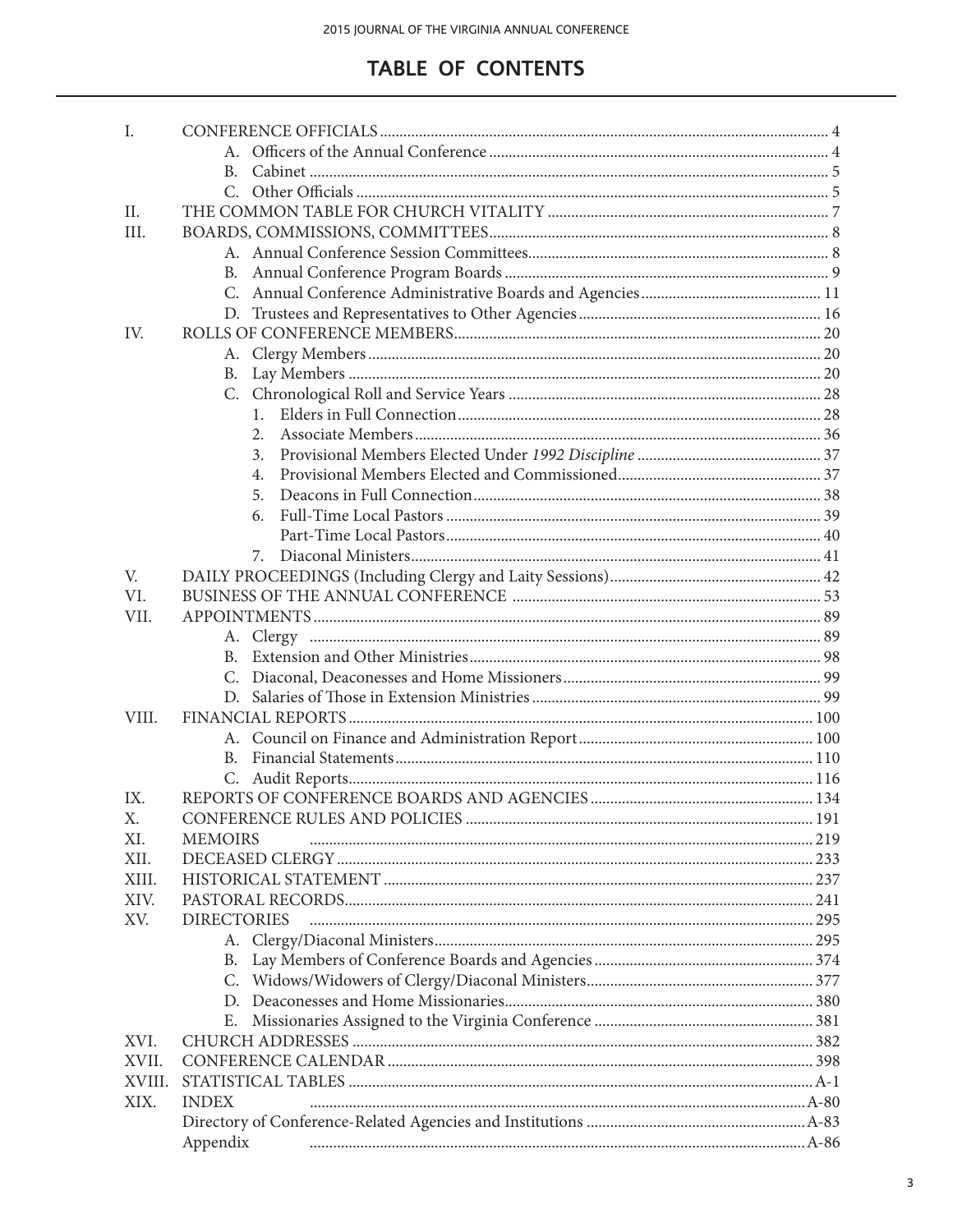2015 JOURNAL OF THE VIRGINIA ANNUAL CONFERENCE

## **I. CONFERENCE OFFICIALS A. Officers of the Annual Conference**

*(Clergy addresses will be found in Section XV (A), Directory of the Ministry, and lay addresses in Section XV (B), Directories of the Laity.)*

**OFFICERS OF THE VIRGINIA CONFERENCE**

PRESIDENT Young Jin Cho Presiding Bishop Office: 10330 Staples Mill Rd., Glen Allen, VA 23060 Phone: (804) 521-1100 or 1-800-768-6040 Residence: 14628 Dravo Pl., Glen Allen, VA 23059 Phone: (804) 798-1720

## **HONORARY MEMBERS OF THE VIRGINIA CONFERENCE**

*(Bishops who have served the Virginia Conference or have been elected from the Virginia Conference)*

Elected

- 1980 Carlton P. Minnick Jr.
- 1984 R. Kern Eutsler
- 1988 Thomas B. Stockton
- 1988 H. Hasbrouck Hughes Jr.
- 1996 Joe E. Pennel Jr.
- 1996 Ray W. Chamberlain Jr.
- 2001 Timothy W. Whitaker
- 1996 Charlene P. Kammerer

## **RETIRED BISHOPS RESIDING IN THE VIRGINIA CONFERENCE**

#### **R. Kern Eutsler**

7090 Covenant Woods Dr., F.304, Mechanicsville, VA 23111 Phone: (804) 569-8053 **H. Hasbrouck Hughes Jr.**

113 S. Stocker Ct., Williamsburg, VA 23188-6307 Phone: (757) 258-0538

### **Ray W. Chamberlain Jr.**

1521 Nester Dr., Winchester, VA 22601 Phone: (540) 662-0009 **Timothy W. Whitaker**

P.O. Box 219 Keller, VA 23401 Phone: (757) 787-1081

#### **SECRETARY**

Susan M. Reaves 8341 Fletchers Chapel Rd., King George, VA 22485 Phone: (540) 775-4501 E-mail: SusanReaves@vaumc.org

#### **EDITOR OF THE JOURNAL**

Madeline Pillow P.O. Box 5606, Glen Allen, VA 23058 Phone: (804) 521-1113 or 1-800-768-6040, ext. 113 E-mail: MadelinePillow@vaumc.org

#### **DIRECTOR OF CONNECTIONAL MINISTRIES**

Marc Brown P.O. Box 5606, Glen Allen, VA 23058 Phone: (804) 521-1133 or 1-800-768-6040, ext. 133 E-mail: MarcBrown@vaumc.org

#### **CONFERENCE TREASURER AND STATISTICIAN**

David Dommisse P.O. Box 5606, Glen Allen, VA 23058 Phone: (804) 521-1109 or 1-800-768-6040, ext. 109 E-mail: DavidDommisse@vaumc.org

#### **VIRGINIA CONFERENCE LAY LEADER**

Warren Harper 200 Ladybank, Williamsburg, VA 23188 Phone: (757) 258-4498 Email: wrscharper@gmail.com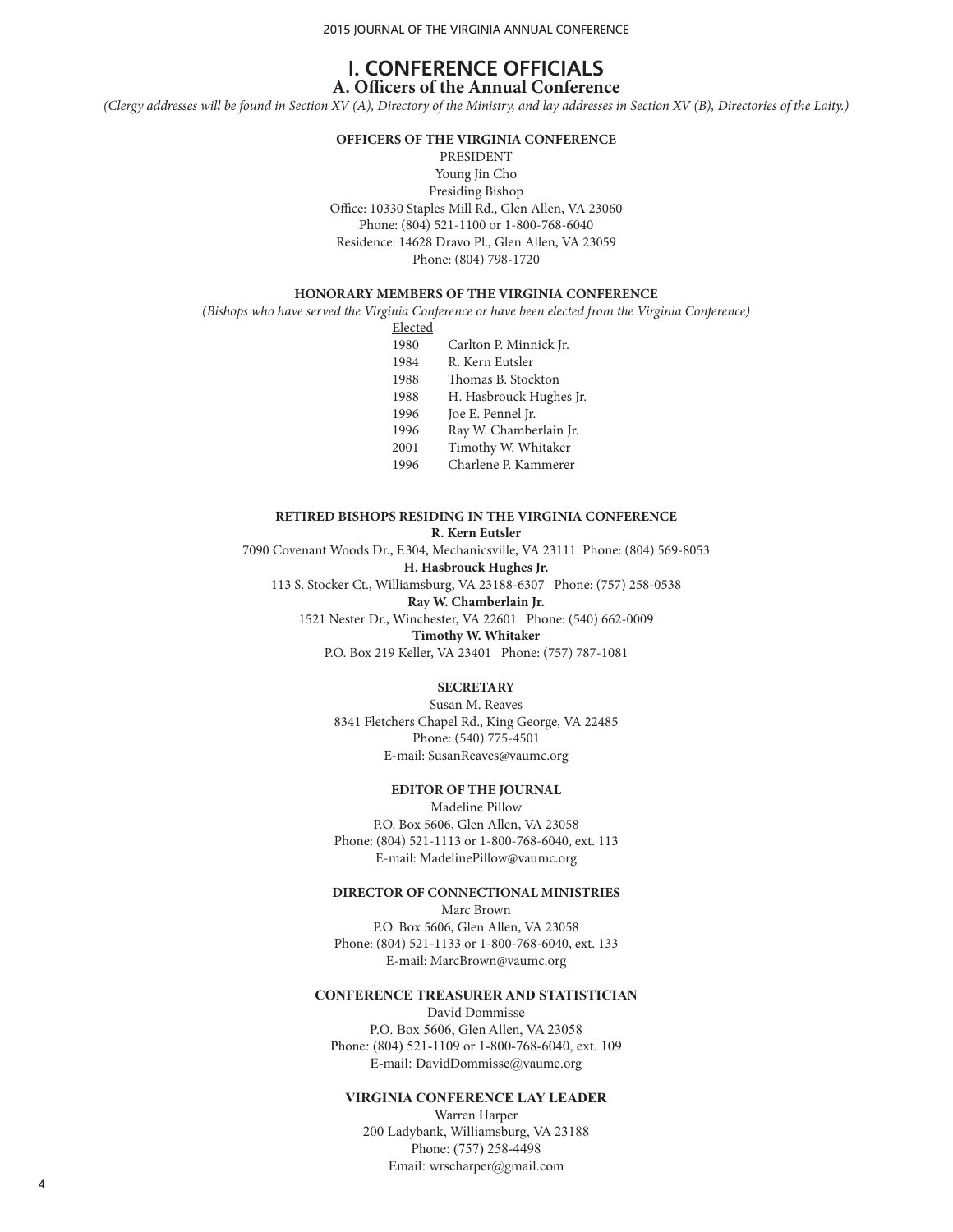### I. CONFERENCE OFFICIALS

## **B. Other Officials THE VIRGINIA CONFERENCE CABINET**

Richmond Area Bishop Young Jin Cho

Office: P.O. Box 5606, Glen Allen, VA 23058 (804) 521-1100 or 1-800-768-6040 Residence: 14628 Dravo Pl., Glen Allen, VA 23059 Phone: (804) 798-1720

| <b>District Superintendents</b> | <b>Address</b>                                                                                                               | Fax/E-mail                                        | Phone                                    |
|---------------------------------|------------------------------------------------------------------------------------------------------------------------------|---------------------------------------------------|------------------------------------------|
| Alexandria District:            |                                                                                                                              |                                                   |                                          |
| Jeffrey P. Mickle               | O: 5001 Echols Ave., Alexandria, VA 22311<br>H: 8318 Chapel Lake Ct., Annandale, VA 22003                                    | FAX (703) 845-8147<br>AlexandriaDS@vaumc.org      | $(703) 820 - 7200$<br>$(703)$ 425-3568   |
| Arlington District:             |                                                                                                                              |                                                   |                                          |
| Catherine G. Abbott             | O: 5001 Echols Ave., Alexandria, VA 22311<br>H: 7516 Royal Oak Drive, McLean, VA 22102                                       | FAX (703) 845-8147<br>ArlingtonDS@vaumc.org       | $(703) 820 - 7200$<br>$(703) 847 - 5325$ |
| Charlottesville District:       |                                                                                                                              |                                                   |                                          |
| Danny J. Kesner                 | O: 914 E. Jefferson St., Ste. 104, Charlottesville, VA 22902<br>H: 914 E. Jefferson St., Ste. 104, Charlottesville, VA 22902 | FAX (434) 977-7642<br>CharlottesvilleDS@vaumc.org | $(434)$ 977-4254<br>$(434)$ 295-2035     |
| Danville District:              |                                                                                                                              |                                                   |                                          |
| Janine Howard                   | O: 824-A Starling Ave., Martinsville, VA 24112                                                                               | FAX (276) 638-2696<br>DanvilleDS@vaumc.org        | $(276)$ 638-2688                         |
| Eastern Shore District:         |                                                                                                                              |                                                   |                                          |
| Alex Joyner                     | O: P.O. Box 317, Parksley, VA 23421<br>H: P.O. Box 436, Parksley, VA 23421                                                   | FAX (757) 665-5070<br>EasternShoreDS@vaumc.org    | $(757)$ 665-6295<br>$(757)$ 665-5935     |
| Elizabeth River District:       |                                                                                                                              |                                                   |                                          |
| M. Wayne Snead                  | O: P.O. Box 12654, Norfolk, VA 23541<br>H: 4113 N. Witchduck Rd., Va Beach, VA 23455                                         | FAX (757) 473-1790<br>ElizabethRiverDS@vaumc.org  | $(757)$ 473-1592<br>$(757)$ 464-5392     |
| Farmville District:             |                                                                                                                              |                                                   |                                          |
| Robert J. Parks Jr.             | O: 204 High Ave., Farmville, VA 23901<br>H: 301 Fourth Ave., Farmville, VA 23901                                             | FAX (434) 392-1060<br>FarmvilleDS@vaumc.org       | $(434)$ 392-4687<br>$(434)$ 392-6712     |
| Fredericksburg District:        |                                                                                                                              |                                                   |                                          |
| Theodore (Ted) Smith            | O: P.O. Box 100, Ladysmith, VA 22501<br>H: 7232 Clara Smith St., Ruther Glen, VA 22546                                       | FAX: (434) 392-1060<br>FredericksburgDS@vaumc.org | $(804)$ 448-8326<br>$(540)$ 419-5131     |
| Harrisonburg District:          |                                                                                                                              |                                                   |                                          |
| E. Thomas Herndon Jr.           | O: 40 S. Gate Ct., Ste. 101, Harrisonburg, VA 22801<br>H: 226 Northview Dr., Dayton, VA 22821                                | FAX: (540) 433-7587<br>HarrisonburgDS@vaumc.org   | $(540)$ 433-2382<br>$(540) 879 - 1181$   |
| James River District:           |                                                                                                                              |                                                   |                                          |
| Rob Colwell                     | O: P.O. Box 3413, Petersburg, VA 23805<br>H: 225 Coppahaunk Ave., Waverly, VA 23890                                          | FAX: (804) 732-6641<br>JamesRiverDS@vaumc.org     | (804) 732-2538                           |
| Lynchburg District:             |                                                                                                                              |                                                   |                                          |
| Larry Davies                    | O: 2420 Memorial Ave., Lynchburg, VA 24501<br>H: 1343 Jefferson Way, Forest, VA 24551                                        | FAX (434) 237-3044<br>LynchburgDS@vaumc.org       | $(434) 832 - 0401$                       |
| Richmond District:              |                                                                                                                              |                                                   |                                          |
| Peter M. Moon                   | O: P.O. Box 5606, Glen Allen, VA 23058<br>H: 5701 Oak Knoll Lane, Midlothian, VA 23112                                       | FAX (804) 521-1175<br>RichmondDS@yaumc.org        | $(804) 521 - 1100$                       |
| Roanoke District:               |                                                                                                                              |                                                   |                                          |
| Kathleen Overby Webster         | O: 101 Professional Park, 4502 Starkey Rd. SW, Roanoke, VA 24018<br>H: 3807 Greenway Dr. SW, Roanoke, VA 24018               | FAX (540) 989-0672<br>RoanokeDS@vaumc.org         | $(540)$ 989-3335<br>$(540)$ 266-7628     |
| <b>Staunton District:</b>       |                                                                                                                              |                                                   |                                          |
| David J. Rochford III           | O: 26 Orr Dr., P.O. Box 1048, Fishersville, VA 22939<br>H: 508 Woodmont Dr., Staunton, VA 24401                              | FAX (540) 932-1054<br>StauntonDS@vaumc.org        | $(540)$ 932-1055<br>$(540)$ 414-8343     |
| Winchester District:            |                                                                                                                              |                                                   |                                          |
| Lawrence Thompson Jr.           | O: 21 S. Kent St., Winchester, VA 22601<br>H: 210 Darby Dr., Winchester, VA 22602                                            | FAX (540) 722-6780<br>WinchesterDS@vaumc.org      | $(540)$ 662-7332<br>$(703)$ 283-0689     |
| York River District:            |                                                                                                                              |                                                   |                                          |
| Seonyoung Kim                   | O: 6515 George Washington Mem. Hwy, Ste 203, Yorktown, VA 23692<br>H: 215 Fleming Way, Yorktown, VA 23692                    | FAX (757) 591-2866<br>YorkRiverDS@vaumc.org       | $(757) 596 - 3476$                       |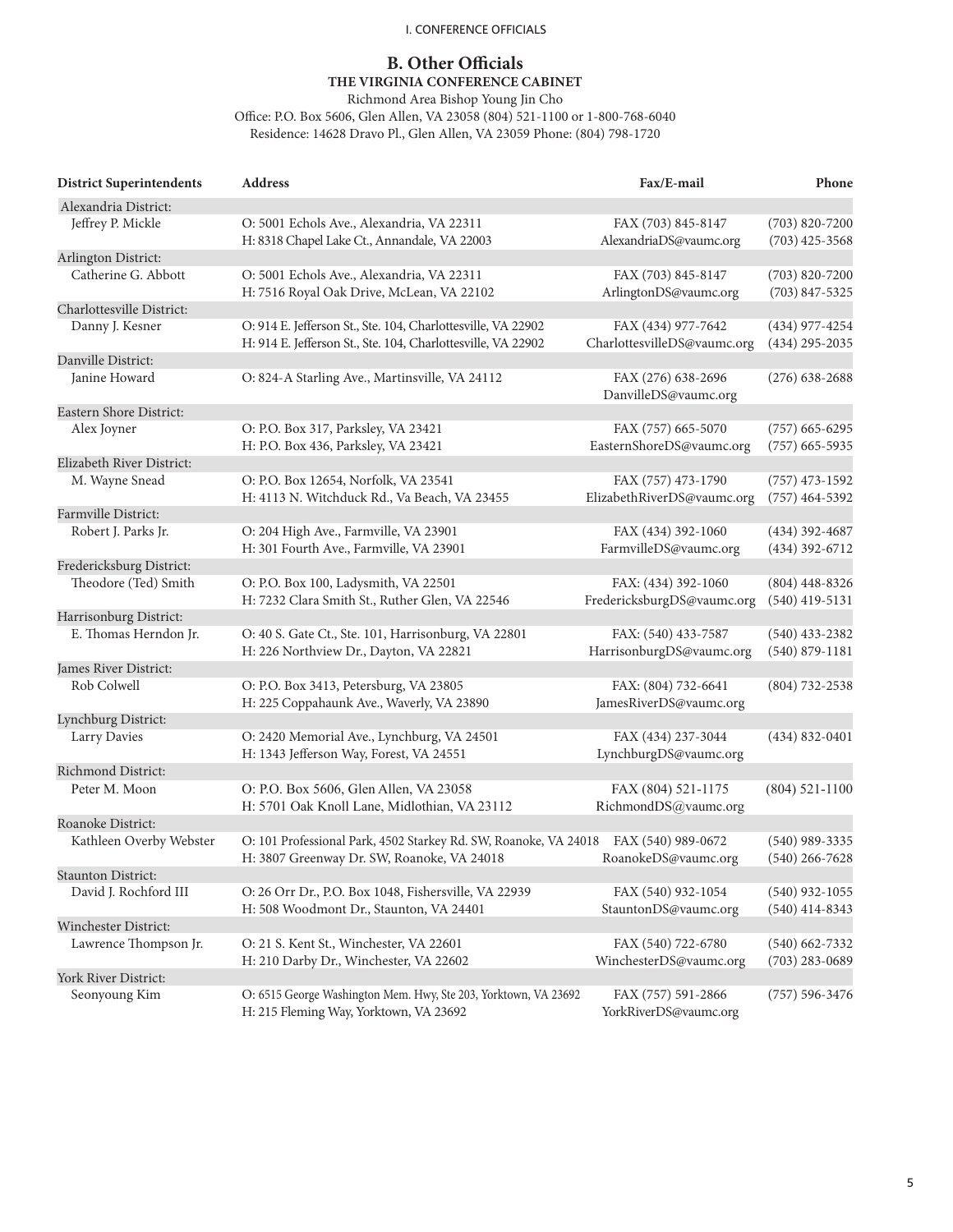#### 2015 JOURNAL OF THE VIRGINIA ANNUAL CONFERENCE

## **VIRGINIA CONFERENCE DISTRICT LAY LEADERS**

Conference Lay Leader: Warren Harper, 200 Ladybank, Williamsburg, VA 23188

| Name                  | <b>Address</b>                                      |
|-----------------------|-----------------------------------------------------|
| John Meeuwissen       | 7900 Bressingham Dr., Fairfax Station, VA 22039     |
| Gene Cross            | 4141 North Henderson Rd., #310, Arlington, VA 22203 |
| Robert Forrest        | 1987 Bentivar Farm Rd., Charlottesville, VA 22911   |
| Mira Suddreth         | 1649 Sally Lou Lane, Culpeper, VA 22701             |
| Dian McNaught         | 13721 Patrick Henry Hwy, Roseland, VA 22967         |
| <b>Bobby Thompson</b> | 364 Sawmill Rd., Ferrum, VA 24088                   |
| Iris Gunter-Smith     | 20676 Bayside Rd., Onancock, VA 23417-2122          |
| Gary Denette          | 503 Linda Rd., Portsmouth, VA 23701                 |
| Johnnie Morris        | 6820 Morris Ln., Jetersville, VA 23083              |
| John Nelson           | PO Box 34, Dahlgren, VA 22448                       |
| Rodney Bussard        | 125 Granary Rd., Verona, VA 24482                   |
| Joe Amend             | 137 Alleghany Avenue, McGaheysville, VA 22840       |
| Joyce Duncan          | 1039 Ivy Woods Dr., Forest, VA 24551                |
| Gene Mims             | 14901 S. Crater Rd., Petersburg, VA 23805           |
| Gerry Fuss            | 12760 Donegal Drive, Chesterfield, VA 23838         |
| Ron White             | 1307 Pebble Creek Ln. Richmond, VA 23112            |
| Brenda Brooks         | 4616 Phyllis Rd., Roanoke, VA 24012                 |
| Larry Creamer         | P.O. Box 1290, Lexington, VA 24450                  |
| Larry Scheuble        | 4093 Rectortown Road, Marshall, VA 20115            |
| Booker Brown          | 723 Forest Chapel Road, Saluda, VA 23149            |
|                       |                                                     |

#### **DISTRICT COMMITTEES ON THE ORDAINED MINISTRY**

- ALEXANDRIA: Jeffrey Mickle, Matthew Benton, Larry Buxton, Judy Fender, Catharine Guest, Neil Hough, Linda Monroe, Patricia Martin, Mark Mrini, Wyley Neal, Sue Stewart, Christian White
- ARLINGTON: Catherine G. Abbott, Allison Rosner Bass, Denise M. Childers, Young Bong Kim, Mary Ann Kral, Joanne Maughlin, Barbara F. Miner, Edgar Miranda, Janice Myers-Coleman, Christopher E. Riedel, James C. Sprouse, Justin S. White, Tracy McNeil Wines, E. Neal Wise
- CHARLOTTESVILLE: Danny J. Kesner, Larry Baker, Pam Baldwin, Jessica Colwell, George Gorman, Margaret Hufstedler, Mary Jeffries, Sara Keeling, Martha Murray, Craig Newman, Debbie Powell, Rochelle Shoemaker, Ed Winkler
- DANVILLE: Janine Howard, Mark Clayton, Sam Cook, Brad Dulaney, Barry Foster, Susan Hannah, Kathleen Monge, Tom Shepherd, Faith Weedling, Charles Wickham, Kathy Dietrich
- EASTERN SHORE: Alex Joyner, Clarence Bowen, Paul Bowers, Travis DeLoach, Iris Gunter, Don Jamison, Brenda Laws, Elizabeth Lutz, Gary Miller, Patsy Stith, Bart Weakley, Judith Worthington
- ELIZABETH RIVER: Wayne Snead, Darlene Amon, Clark Cundiff, Sherry Daniels, Clyde DeLoach, Tammy Estep, Olivia Hinton, June Kernutt, Edward Martin, Scott Rimer, Tammy Robertson, Elizabeth Taylor

FARMVILLE: Robert J. Parks Jr., Lyndsie N. K. Blakely, James F. Brown, Russell M. Cheatham, Kyungsuk Cho, Walter Craft, H. Celeste Heath, Michael P. Kendall, Mable Knotts, Sue Mayo, Christina M. H. Perkins, Don. R. Pizzeck, Edward F. Rigg, Susie Wolf

FREDERICKSBURG: Ted Smith, Kimberly Barker-Brugman, Beth Glass, David Lawson, Bradford Phillips, Brenda Pusso, Michael Reaves, Rebecca Rumburg, Linda Tompkins, George Warner, Walt Westbrook, Sung Il Yoo

- HARRISONBURG: Tommy Herndon, Erich Bennett, John Crawford III, Laura B. Douglass, Stephen D. Hay, Rachel Hundley, Bruce Johnson, D. Glen Langston, John Morse, Tom Murphy, David T. Reynolds, James R. Wingert
- JAMES RIVER: Robin Colwell, James Carey Jr., DeWayne Duncan, Michael Harrington, Garland Hines, Stephen King, Michelle Lindsey, Sally McGrath, Gene Mims, Dorothy McNeer O'Quinn, Jacob Sahms, William Talley III
- LYNCHBURG: Larry Davies, Alan Combs, George J. Davis, Jeanne Dunkum, Liz Ecklund, Lynne Alley-Grant, Bill Greer, Jason Stanley, Tom Thomas, John Vest, Willie Weigand
- RICHMOND: Peter Moon, Spencer Broce, Bob Cooper, Carol Hampton, Marilyn Heckstall, Bill John, Cindy Lee, Lauren Lobenhofer, Mike Maxwell, Derrick Parson, Steve Plymale, Sarah Sealand, Susan Smith, Dave Stoakley
- ROANOKE: Kathleen Overby Webster, Denise Bates, Morris Bennett, Warner Bonderman, Sue Brewer, Brenda Brooks, Joseph Carson, Walter B. Failes, Douglas Paysour, Moonsup Paul Song
- STAUNTON: Dave Rochford, Jeffrey Allen, Charles Bates, Bill Betlej, Terry Clark, Bud Davis, Anita Jackson, Janet Knott, Sarah Locke, Dawn Peck, Russell Urban, Tizzy von Trapp Walker
- WINCHESTER: Larry Thompson, Justin Allen, Alan Combs, Victor Gomez, Mike Mayton, Steve Melester, Joan Rudisill, Larry Scheuble, Archie Skiles, Sheila Smith, Sherry Waddell
- YORK RIVER: Seonyoung Kim, Clara Gestwick, Pete Farmer, Suzanne Gibson, Dwight Hughes, Debbie Marion, Edward Merry, Jason Snow, Ken Waclo, Doug Watson, Mary Linda Womack, Sylvia Woodcock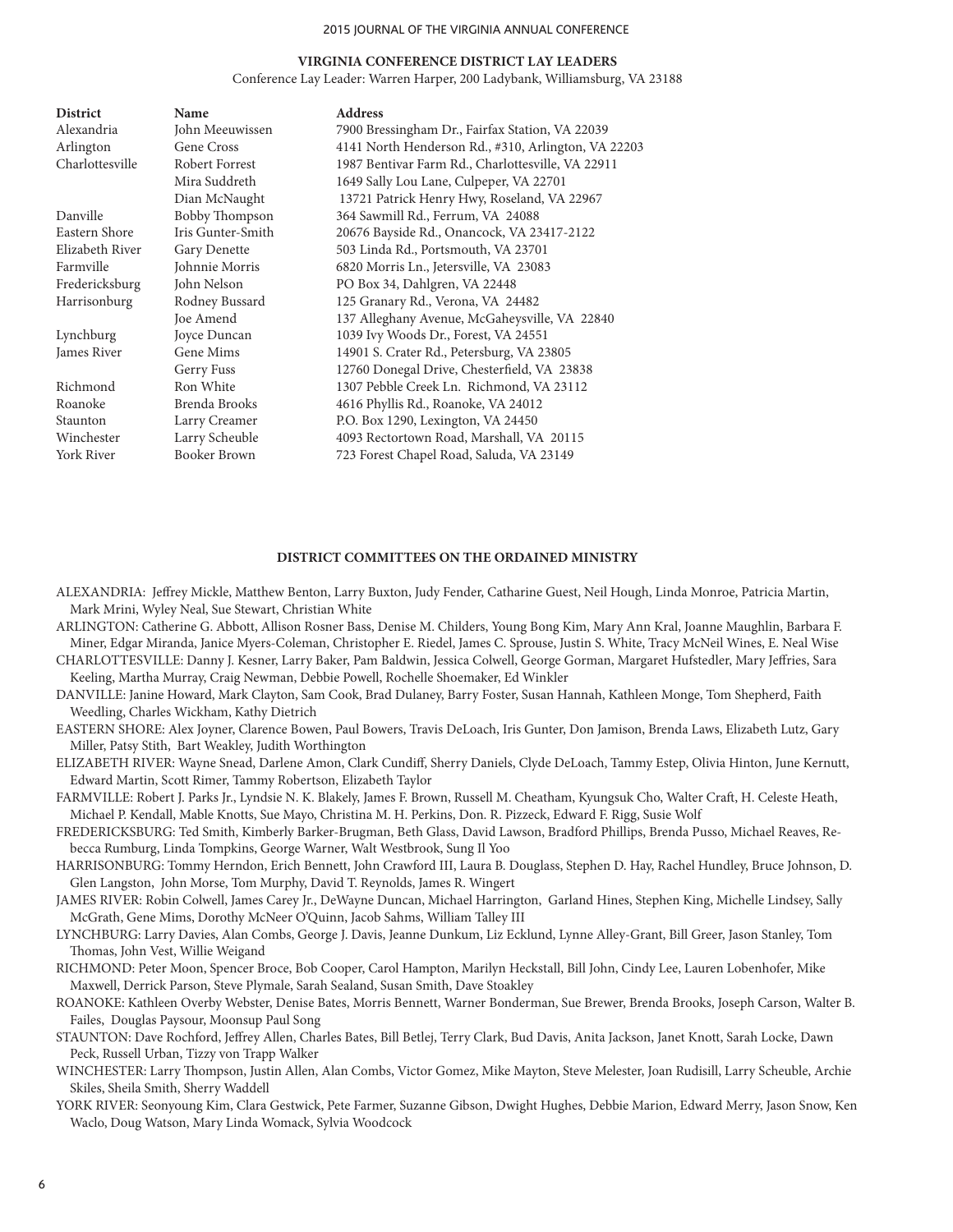#### I. CONFERENCE OFFICIALS

### **DISTRICT COMMITTEES ON CHURCH LOCATION AND BUILDING**

ALEXANDRIA: Oliver Box, Keiko Foster, Dale Gillis, Clint Holt, Jeffrey Mickle, George Nuber, John Speight Jr., Sue Stewart, Eric Wigren ARLINGTON: Catherine G. Abbott, Sarah L. K. Calvert, Jeffrey J. Haugh, Karen Hunt, Steve Moriak, Elliott Sauvinet, Carl R. Shaw Jr., Eugene F. Thomas, Judy White

CHARLOTTESVILLE: Tom Frost, Phil Hunsicker, Danny J. Kesner, Debbie Powell, Jeffrey Smith, David Wheatley, Nina Winkler

DANVILLE: J.E. Blankenship, Kathryn Budzik, Wes George, Robert Hardy, Hugh Kelly, Danny Saunders, Anne Sisson, Keith Vernon

EASTERN SHORE: Rhonda Annon, Don Jamison, Robin Nedab, Connie Owens, G. Wayne Parsley, Kelvin Pettit, Susan Smith, Steve Turlington, Harold White Jr.

ELIZABETH RIVER: Doug Babcock, Pete Burkheimer, Ellen Comstock, Janet Day, Jack Davis, David Goodrich, Beth Lape, Morris Lee, Marilyn Lipieko, Wayne Snead, Kathy Winborne

FARMVILLE: Betty Baldwin, Virginia Anne Broyles, Rick Bucher, Bob Crews, Emory Hodges, Robert J. Parks Jr., Don Pizzeck, Lynn Royster, Bob Timberlake

FREDERICKSBURG: Keith Boyette, Dan Dietze, Ralph Fallen, Ray Massie, Charles Tillapaugh, Larry Tubbs, Otto Williams, Kevin Elmore

HARRISONBURG: Becky Downey, Tommy Herndon, Rob Hoskins, Jim Joyner, George Miller, John Morse, Bill Neff, Jim Worley

JAMES RIVER: Rennie Bridgman, Charles Carper, John Chappell, Robin L. Colwell, Betty Forbes, Myrtle Hatcher, Darwood Rowan, Lois Spencer, William H. Talley III, Harley Young

LYNCHBURG: Bill Burleigh, Ron Lovelace, Carl Stinnett, Willie Weigand

RICHMOND: Kate Brown, Al Dorin, Mahood Fonville, John Hemming, Donna Holder, Claudia Stallings, Claude Stocky, Nancy Taylor, Joe Winfree

ROANOKE: Ronnie Brooks, Debbie Brown, Chris Burns, Robert Lough, Joanna Paysour, Michael Thom, Kathleen Overby Webster, Donald Witt STAUNTON: John Dillon, Rob Nash, Dave Rochford, Jim Rodden, Peggy Rosen, Bob Sharp, Thomas Sibold, Tizzy von Trapp Walker, Karen Wright, Steve Young

WINCHESTER: Karen Adams, Clarissa Byrd, Don Bowman, Tommy Crosby, Leah DeLong, Linda Lowe, Linda McCauley, Forrest Smith, Mina Sumpter

YORK RIVER: Doug Akers, George Curtis, Charlie French, Calvin Griffin, Seonyoung Kim, George Leftwich, Edward Merry, Karl Miller, Ron Rumsey

## **REPRESENTATIVES ON GENERAL BOARDS OF THE UNITED METHODIST CHURCH**

Marshall Bailey – General Commission on Communications Brenda Biler – General Board of Pension and Health Benefits David Brown – General Commission on Religion and Race Marc Brown – Connectional Table Eduardo Carrillo – Division on Ministries with Young People, Connectional Table Beth Downs – General Board of Higher Education and Ministry Haniel Garibay – General Board of Church and Society Dot Ivey – General Board of Church and Society Ileana Rosario – General Commission on General Conference Meghan Roth Clayton – General Board of Church and Society Martha Stokes – General Board of Discipleship Jessica Squires – General Board of Global Ministries

## **II. THE COMMON TABLE FOR CHURCH VITALITY**

| Bishop                                      |
|---------------------------------------------|
| Director of Connectional Ministries/Chair   |
| Conference Lay Leader/Vice Chair            |
| Cabinet Representative                      |
| <b>CEMCA</b> Representative                 |
| <b>Board of Higher Education Ministries</b> |
| <b>CFA</b> Representative                   |
|                                             |
| Lay:                                        |
|                                             |
| Rachel Miller (19)                          |
| Martha Reed (17)                            |
|                                             |
| Iris Smith (18)                             |
| Sung Song $(16)$                            |
|                                             |

*The Secretary of the Annual Conference, the Rev. Susan Reaves, is Secretary of the Common Table (without vote).*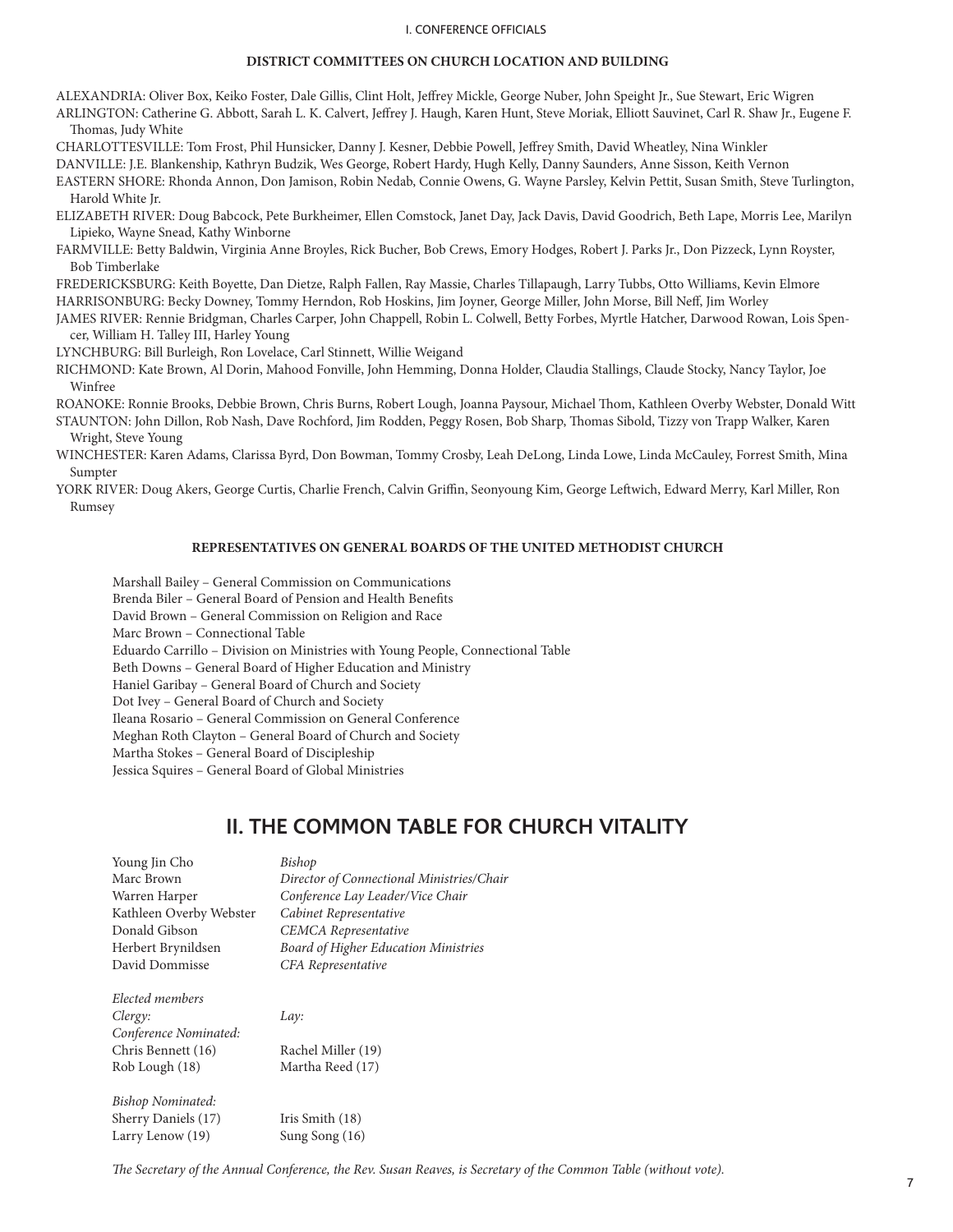## **III. BOARDS, COMMISSIONS, COMMITTEES**

## **A. ANNUAL CONFERENCE SESSION COMMITTEES COMMITTEE CHAIRPERSONS, 2015 ANNUAL CONFERENCE SESSION**

Kathleen Overby Webster, *Host District Superintendent* Sung Il Yoo, *Planning Committee Chair* Gary Heaton, *Operations* Brian D. Seigle, *Platform* David F. Vaughan, *Worship* Tim Craft, *Housing* Linda Rhodes, *Communications* Karen Albro, *Registration* Michael B. Reaves, *Banquets*

#### **Committee on Minutes**

CLERGY: Joanna Dietz (20) • E. Russell Gresham IV (16) • L. Raymond McGarr (16) • Stanley A. Thompson, *Chair* (20) LAY: Dale M. Childrey (16) • Robert Stephens (20) • Willie Weigand (20) EX OFFICIO: Susan M. Reaves • Marc Brown • Madeline Pillow • Delano Douglas • Bev Myers

**Committee on Resolutions**

CLERGY: Mochel Morris, *Chair* • Lynda Moore • Craig Newman LAY: N. L. Bishop • Linda Porter

#### **Committee on Memoirs**

Debra Lucas, *Chair* • Doug Hill • Roy White • Ed Wright • Elizabeth Wright

#### **Tellers**

Paul Song, *Chief Clergy Teller* • Rachel Miller, *Chief Lay Teller* • Lindsey Baynham, *Assist. Chief Clergy Teller* • Austin Wheeling, *Assist. Chief Lay Teller*

| Alexandria District      | CLERGY: Charlie Stribula, Meghan Clayton, Andrew Hudgins, Marti Rigenbach    |
|--------------------------|------------------------------------------------------------------------------|
|                          | LAY: Matt Motley, Linda Wright, Amy Miller, Tod Rigenbach                    |
| Arlington District       | CLERGY: Justin White, Matt Sergent, Keith Lee, Allie Rosner-Bass             |
|                          | LAY: Ted Black, James Harrington, William McKenney                           |
| Charlottesville District | CLERGY: Jeffrey Smith, Jessie Colwell, George Gorman, Debbie Powell          |
|                          | LAY: Sue Lewis, Mary Jeffries, David Bean, Julie Nitzche                     |
| Danville District        | CLERGY: Tammy Franklin, Kameron Wilds, Steve Weedling, Jon Woodburn          |
|                          | LAY: Lori Segovia, Beth Bauman, Dwain Severs, Darlene Isom                   |
| Eastern Shore District   | CLERGY: Paul Oh, Carl Perez, Janet Allen, Brenda Laws                        |
|                          | LAY: Michelle Surran, Katrina Perez, Gloria Handy, Connie Kershner           |
| Elizabeth River District | CLERGY: Benson McGlone, Fred Brockhausen, Ned Alderman, Brandon Gilmore      |
|                          | LAY: Gary Denette, Donna Denette, Albert Weal, Michael Monge,                |
| Farmville District       | CLERGY: June Carpenter, Russell Cheatham, Kent Wise, Seung Ha Yoo-Hess       |
|                          | LAY: Susie Wolf, Rosa Thomas, Jeff Postans, Gary Lied                        |
| Fredericksburg District  | CLERGY: Mike Reaves, Robb Almy, Robin BeMiller, Moses Min                    |
|                          | LAY: Adam Jenkins, Kay Wright, Marian Lynch, Dan Dietze                      |
| Harrisonburg District    | CLERGY: Ed Wilkins, Kay B. Gentry, James A. Harris, Steve McMillion          |
|                          | LAY: Tom DeVore, Paul McFarland, Dale Dodrill, Phyllis Todd                  |
| James River District     | CLERGY: Michael Baugham, James Carey Jr., Joseph T. Carson III, Nancy Palmer |
|                          | LAY: Marie Hawks, Janae House, Kathy Lee, Barbara Pittman                    |
| Lynchburg District       | CLERGY: Jeane Dunkum, Patrick Pillow, Byungcul Sung, Mark Tucker             |
|                          | LAY: Grace Dean, Joyce Duncan, Teresa Watson, Willie Weigand                 |
| Richmond District        | CLERGY: Pam Culler, Denise Watkins, Larry Cochran, Debra Lucas               |
|                          | LAY: Tracy Garner, Bill Chaffin, Tom Wagstaff, Donna Patterson               |
| Roanoke District         | CLERGY: Bill Logan, Bobbie Henley, Ray Sandifer, Doug Mitchell               |
|                          | LAY: Mike Sanborn, LeRoy Worley, Rhonda Rogers, Warner Bonderman             |
| <b>Staunton District</b> | CLERGY: Bill Bearden, Michael Pettry, James Smith, Vivian Utz                |
|                          | LAY: Joyce Emerson, Libby Mynes, Elizabeth Keyser, Ellen DeLong              |
| Winchester District      | CLERGY: Carl Chapman, Aaron Fitch, Linda Lowe, Sherry Waddell                |
|                          | LAY: Katie Chapman, Kathy Lutman, Nathan Everett, Scott Garber               |
| York River District      | CLERGY: Robert Haley, Michael Nelson, Hyung Il Moon, Rebecca Gwaltney        |
|                          | LAY: Kathy Fisher, Warren Wright, Nancy Ransome, Allen Langford              |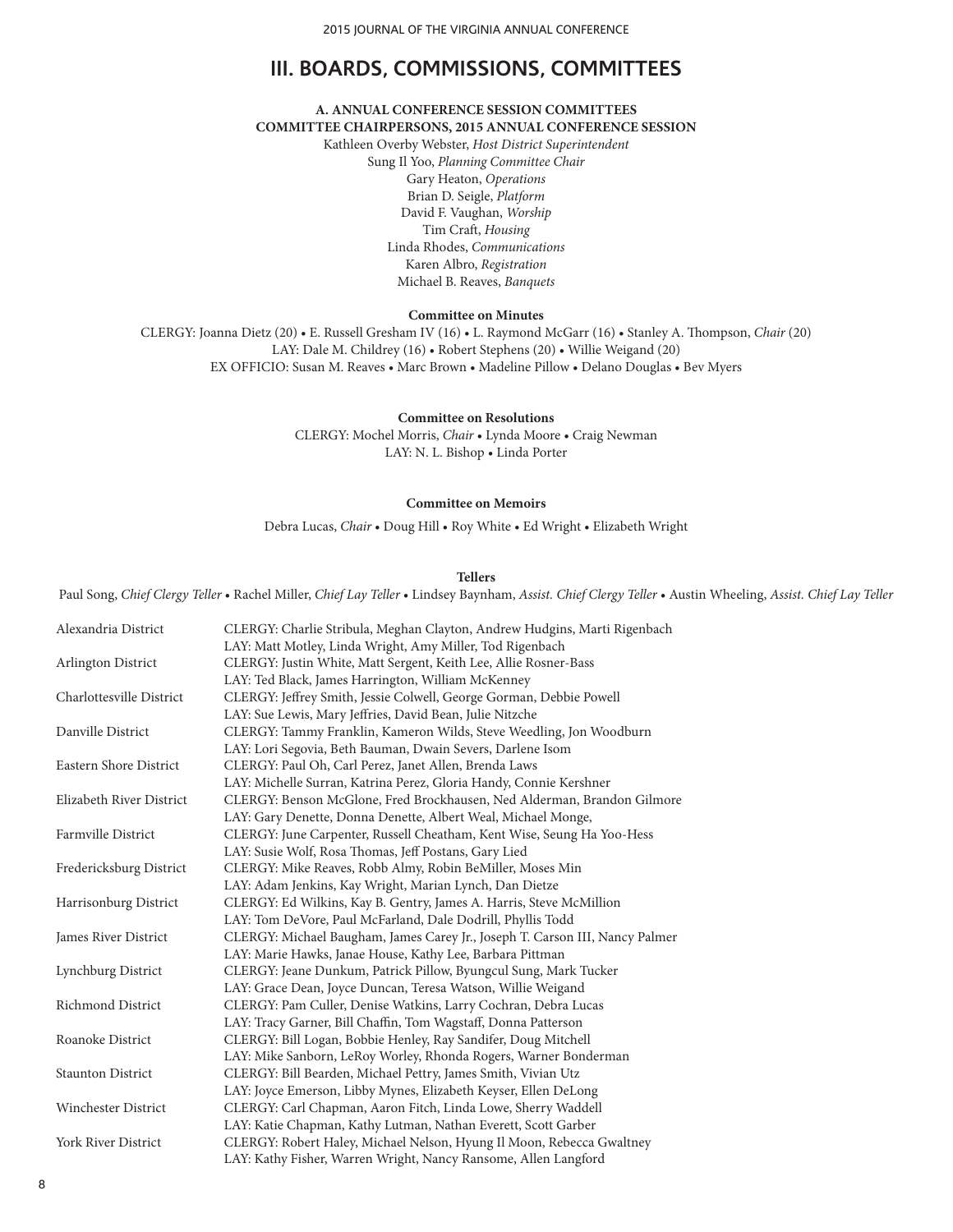#### **B. ANNUAL CONFERENCE PROGRAM BOARDS CHURCH AND SOCIETY, BOARD OF**

*Clergy:* Eduardo Carrillo (16) John Copenhaver (17) Morris Fleischer (18) Marilyn Armstead-Heckstall (16) Scott Hopkins (16) Mikang Kim (19) David Magruder (17) Craig Muffley (18) James Page (19) Joe Torrence (18)

*Lay:*  Joy Daigle Book (17) Cecil Creasy Jr. (16) Jaydee Hanson (18), Co-chair Calvin Hughes (19) David Roane Sr. (16) Suzanne Shrader (16) Secretary Dave Stegmaier (18) James Templeton (16) Samantha Wilds (19)

*Ex officio:* Dot Ivey, Haniel Garibay, Meghan Roth Clayton, *General Board of Church and Society*; Monica Sprague, *UMWoman Social Action Chair*; Janine Howard, *Cabinet Rep*; Glenn Rowley, *Staff*

#### **CHURCH DEVELOPMENT TEAM**

Robb Almy (19) Darlene Amon (17) David Bonney (17) Shirley Cauffman (16) Livingstone Dore (18) Randy Duncan (18) Melissa Dunlap, Chair (16) Hyeon Ho Lee (17) Johnnie Morris (16)

Kirk Nave (18) John Nelson (19) Carl Perez (16) Mike Plasters (19) Lydia Rodriguez (16) Susie Wolf (19) Lydia Rodriguez (16) Kookjin Yun (17)

Mark Ogren, *Staff;* Cathy Abbott, *Cabinet Rep.*

### **DISCIPLESHIP, BOARD OF**

Don Jamison (19), *Chair* John Hall (19), *Vice-Chair* Lisa Blackmonson (17), *Secretary* Karen Workman (18), *Conference Awareness Tea*m *– Best Practices Group Co-Lead*  Linda Ray (19), *Conference Awareness Team – Connecting Group Lead*  Cindy Banek, *Eastern Region Network Lead* Mike Davis (19), *Central Region Network Lead* Justin White (16), *Northern Region Network Lead* Paul Greer (15), *Southwest Region Network Lead* Patricia Meadows (16), *Northwest Region Network Lead* Paulo Lopes, *Staff Liaison for Youth and Young Adult Council*

*Conference Awareness Team:*

*Connecting Group:* Linda Ray (19), *Lead* Brad McMullen (17) Jeffrey Smith (16) Wanda Smith (19) Michael Kendall (19)

*Best Practices Group:* Karen Workman (18), *Co-Lead*  Scott Beck (19) Liz Buxton (19) Norman Ramsey (17) Albert Wright (19)

*Ex officio:* Bob Parks, *Cabinet Rep*; Cheryl Edley-Worford, *Staff*; Jason Duley, *Co-Opt*; Franklin Gillis, *Co-Opt*; Rick Dawson, *Camping Representative*

## **Older Adult Council**

Robert Cairns (16) David Lewis (17) Barbara Parker (19) Annie Pierce (16), *Vice Chair* Joan Tipton (18)

## **Young Adult Council**

Marshall Bailey Lindsey Baynham (18), *Co-Chair*  Kyungsuk Cho Ryan Held Anne West Kesner Lisa Kinzer Clayton Payne, *Co-Chair* Robert Michalides (19) Kathleen Roysten (16)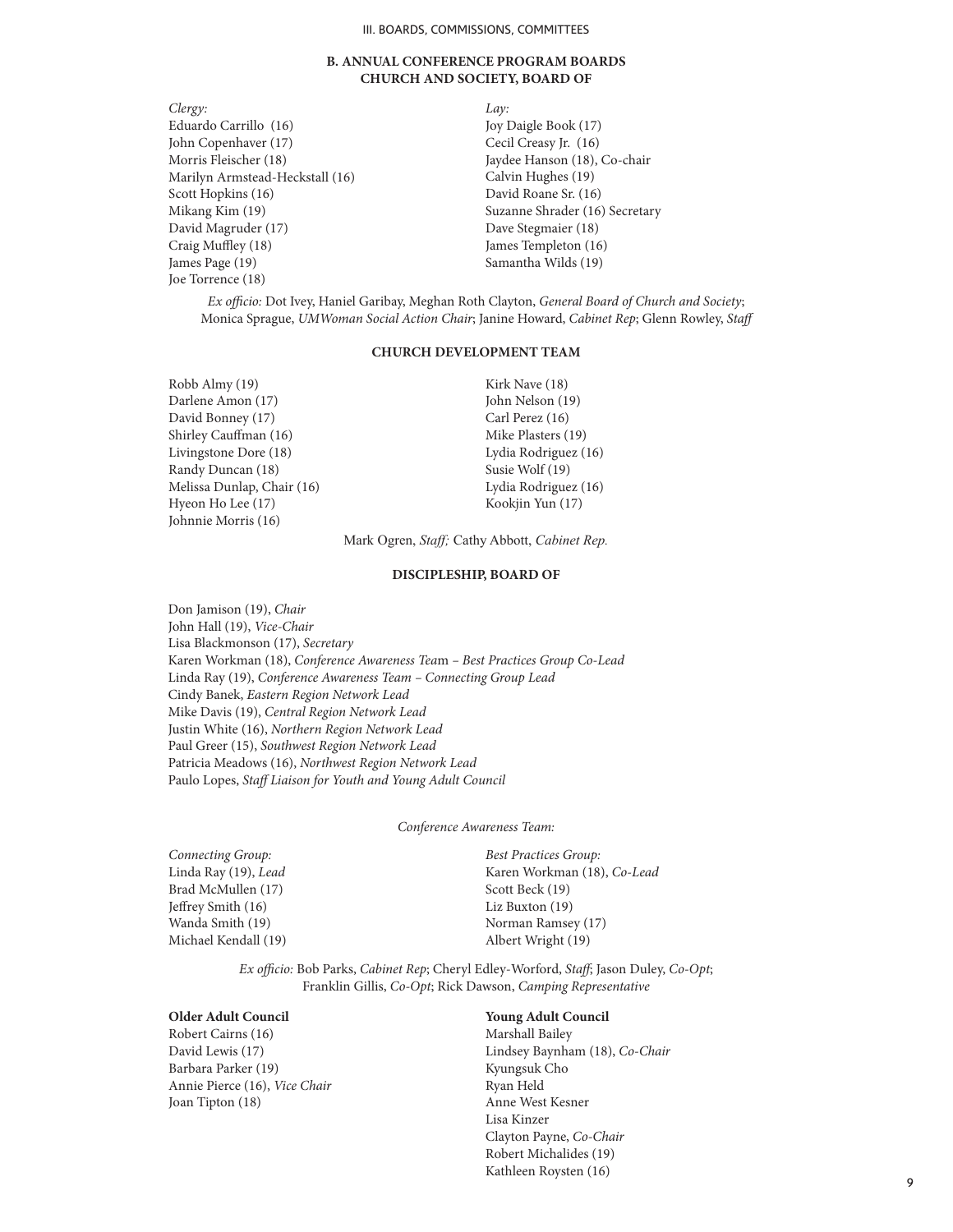#### 2015 JOURNAL OF THE VIRGINIA ANNUAL CONFERENCE

#### **Youth Council**

Ethan Adams, *Co-Chair* (Roanoke) Brian Bachrach Jack Baines (Charlottesville) Brandon Bolick (Fredericksburg) Josh Bowman (Farmville) Joseph Fravel (Fredericksburg) Justin Hicks (19) Noel Hite (Farmville)

- Sam Hite (Farmville) Chad Hrbek Meghan Intermill (Arlington) Nate Jarvis (Arlington) Sally Karras (Alexandria) Nicole Kent (Charlottesville) Alison Malloy (17), *Adult Chair* Blake Mitchell (Danville) Colton Morgan (Elizabeth River)
- Julie Odell (18) Emily Stallings (Richmond) Katie Wax, *Co-Chair* (Elizabeth River) Austin Wheeling (Roanoke) Sarah Williams (Arlington) Leigh Wrabley (Lynchburg)

## **HIGHER EDUCATION MINISTRIES, BOARD OF**

Lisa Anderson-Lloyd (18) Josh Blakely (19) Jennifer Braaten, *interim* Herb Brynildsen, *President* Barbara Cousar (17) John Dunning (19)

Molly Gee (17) Bret Gresham, *interim* Michelle Hettman(19) Eugene Kim (18) Bill Pike (18) Marc Rickabaugh (17)

*Ex officio:* Rob Colwell, *Cabinet Rep*; John Peters, *AEI Representative*; J. Paulo Lopes, *Staff*

**LAITY, BOARD OF**

| Lay:                            | Gene Mims             |
|---------------------------------|-----------------------|
| Brenda Brooks                   | Gerry Fuss            |
| Booker Brown                    | Johnnie Morris        |
| Rodney Bussard, Secretary       | Ronald O. White       |
| Larry Creamer                   | <b>Bobby Thompson</b> |
| Gene Cross                      | Iris Gunter-Smith     |
| Gary Denette                    | Larry Scheuble        |
| John Nelson                     |                       |
| Joyce Duncan                    | Clergy:               |
| Warren R Harper, President      | Teresa Keezel         |
| John Meeuwissen, Vice President | Linda Young           |

*Empowering:* Johnnie Morris

## *Engaging:* Larry Creamer *Lay Servant Coordinator:* David Bailey

*Equipping:* Joyce Duncan *Associate Lay Speaking Coordinator:* Beth Christian

*Ex officio:* Bishop Young Jin Cho; Marc Brown, *DCM*; Cheryl Edley-Worford, *Staff*; Danny Kesner, *Cabinet Rep*; Jeff Hall, *UMMen President*; Joyce Winston, *UMW President*; Brian Bachrach, Clayton Payne, *Young Peoples Representatives*

## **MISSIONAL MINISTRIES BOARD**

*Clergy:* Veronica Barrell (17), *Chair* Richard Cobb (16) Drew Colby (16) Gilbert Elder (18), *Vice Chair* Judy Fender (16) John Hemming (18) Marcia Huntsman (19) Dennis Lipke (17) Emmanuel Nkrumah (19) Wayne Parsley (16) Michael Southall-Vess (19)

*Lay:* Lauren Austin (16) Brenda Barnes (17) Ann Klotz (18) Robin Lee (16) Erin McKenney (16) Angela Peabody (19) Darlene Runaldue (17) Paige Williams (18)

*Ex officio:* Bishop Young Jin Cho; Glenn Rowley, *Staff*; Marc Brown, *DCM*; Joyce Winston, *UMW*; Sue Boltz, *UMW E* & *I*; Ted Smith, *Cabinet Rep*.; Joanne Maughlin, *CCMP*; Mike Nelson, *CUIC*; Forrest White, *UMVIM*; Jessie Colwell, *GBGM*.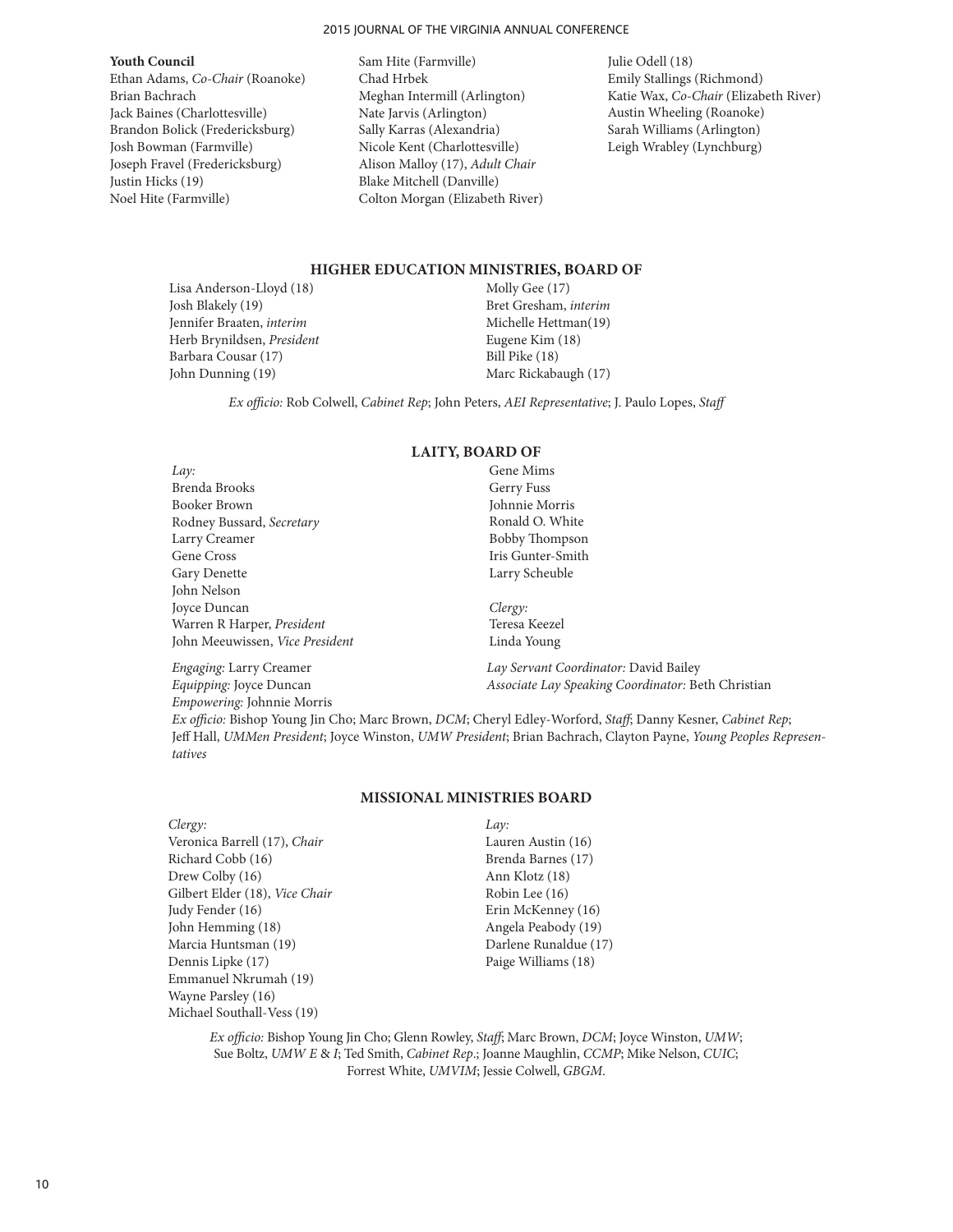#### **C. ANNUAL CONFERENCE ADMINISTRATIVE & MONITORING BOARDS AND AGENCIES**

### **ADMINISTRATIVE REVIEW COMMITTEE**

Mark A. Miller, *Chair* Denise P. Bates Alton M. Washington *Reserves:* Rita A. Callis, Reginald D. Tuck

## **VIRGINIA UNITED METHODIST ASSEMBLY CENTER, INC. BLACKSTONE CONFERENCE AND RETREAT CENTER**

Samuel A. McCracken, *Executive Director*

Catherine Bolton (19) Thomas O. Bondurant Jr. (17) Debra Broadwater (19) Jean Dunkum (18) Franklin Gillis (19) Tommy Herndon, *President* Glen Huff (18) Calvin Hughes (16)

Stephen Jones (17) Dan Ladd (18) Donna Mott (18) Bill Pike (16) Lee Sheaffer (19) Carl Stinnett (18) Gene Tatum (16)

*Ex officio:*Young Jin Cho, *Bishop*; Marc D. Brown, *Director of Connectional Ministries*; Danny Kesner, *Cabinet Rep.*

#### **COMMUNICATIONS, INC., VIRGINIA UNITED METHODIST**

*Conference Elected Clergy:* Mike Browder (18) Eileen Gilmer (18) Barbara Lewis (19) Sandra Benton Plasters (19) Marc Roberson (16) Lynda Moore (16) Jacob Sahms (17) Bob Weeks (17)

*Board Elected Clergy:* Andy Brock (16) Michael Dettmer (18) Keith Lauer (17) Brian Siegle (19) John Vest (18)

*Conference Elected Lay:* Scott Bach-Hansen (18) Brian Bachrach (19) Betsy Davis (17) Jill Gaynor (18) Jennifer Kinne (19) Susan Petrey (16)

*Board Elected Lay:* Kim Johnson (19) Cynthia Lopinski (17) Keri Marston (18) Katey McCarney (16) Wendell Cochran (19)

*Ex officio:* Linda Rhodes, *Director of Communications*; Marc Brown, *Director of Connectional Ministries*; Dave Rochford, *Cabinet Rep.*; Bryan Compton, *Conference Information Systems Director*; Marshall Bailey, *General Commission on Communications*; Brenda Capen, Pam Culler, Madeline Pillow, Nick Ruxton, *Staff*

## **DISABILITIES, COMMISSION ON**

*Clergy:* Alan Follett (19) Doug Hollenbeck (16) Stephen Lee (16) Neil W. McLaughlin(19)  $\text{lin}$  Wook Oh  $(17)$ Jim O'Quinn (17) Peggy Packard (18) Shaun Smith (16)

*Lay:* Marjorie Long Brown (19) Faye Godbey (19) Barbara Mason (16) Sylvia Massie (19) Dorothy Payne (17) Vicki Poindexter (18) Norma Turner (16)

*Appointed:* Jennifer Boyden, *Heart Havens*; TBD, *UMMen*; Stacy Roberts, *Camp Rainbow Connection*. *Ex officio*: Cheryl Edley-Worford, *Staff*; Seonyoung Kim, *Cabinet Rep.*, Marc Brown, *Director of Connectional Ministries*

*Clergy:* Thomas M. Berlin (Jurisdictional Committee) Rachel May John B. Peters Elizabeth von Trapp Walker Sung Il Yoo

#### **EPISCOPACY, COMMITTEE ON**

*Lay:*

Shirley Cauffman, *chair* (Jurisdictional Committee) John P. Clarke Ronald L. Hardman Warren Harper, *Conference Lay Leader* Melissa Holmes Carl Moravitz, *President, Bd. of Trustees* Clark Williams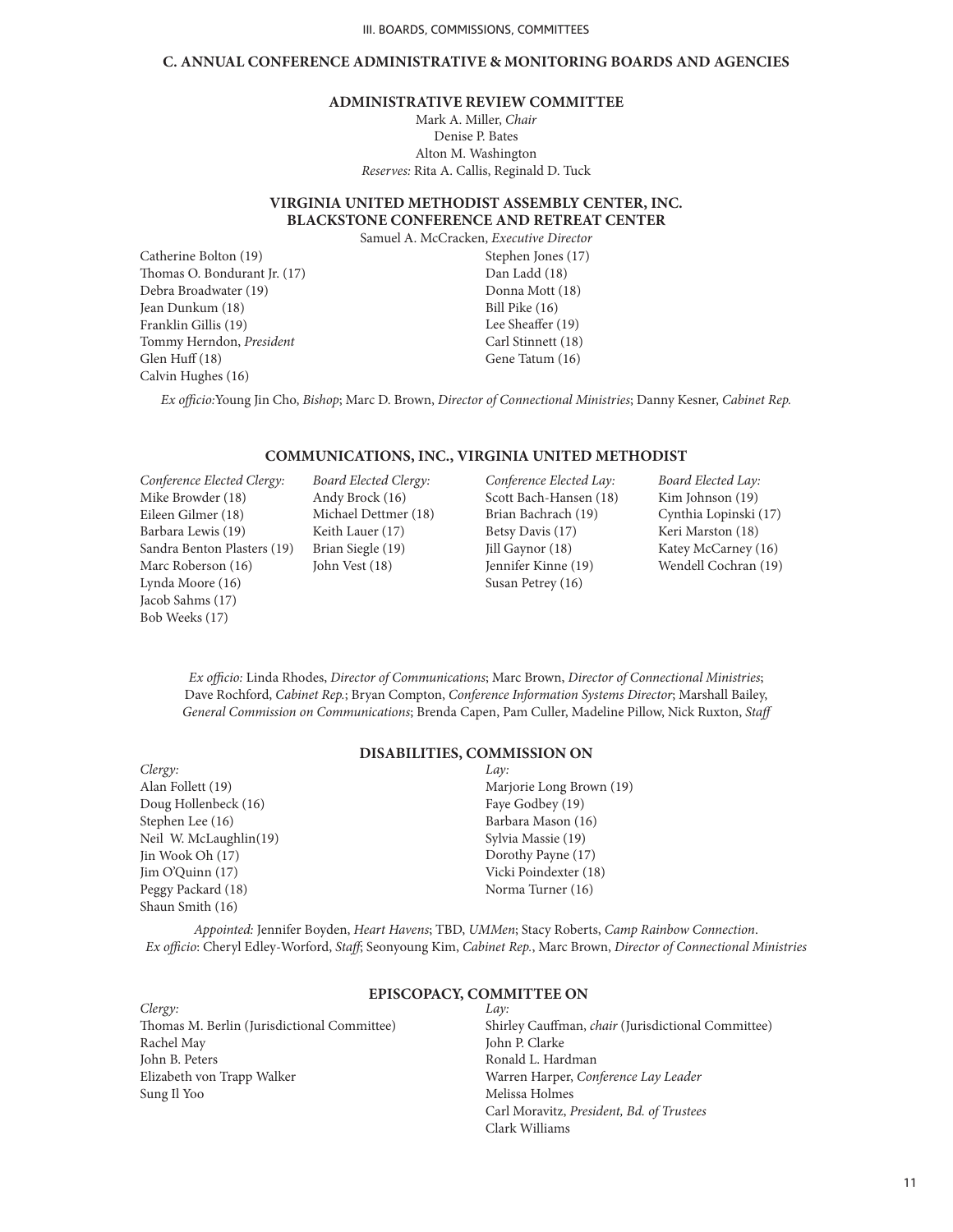#### **EQUITABLE COMPENSATION, COMMISSION ON**

*Clergy:* Jason Bryant (16) Joe Carson III (17) Craig Newman (16) Wilhelmina Sumpter (18) Jim Thomas (19)

*Lay:* Tom Nealley (16), *Chairman* Herbert Goodman (16) Pat Harding (19) Dolly Huffman (18) Bernard Carpenter (17)

*Ex officio:* David Dommisse, *Staff;* Ted Smith, *Cabinet Rep*

## **ETHNIC MINORITY CONCERNS AND ADVOCACY, COMMISSION ON**

*Clergy:* Don Gibson (18) Janet Grissett (16) Terry Hendricks (18) Michelle Kim (18) Chenda Lee (19) Gary Miller (18) Robert Schoeman (17) *At Large:* Dwight Hughes (16) Gustavo Segovia Molley (19) Steve Rhodes (17) Karen Sandoval (16)

*Lay:* Karen Booker (17) Shana Colwell (19) Tianna Durbin (18) Sandra Green (19) Minoka Gunesekera (17) Les Kurtz (16) Jacob Paysour (17), Chair Lori Valentine de Segovia (18) Kyla Silver (19) Harold White Jr. (16)

*Ex officio:* Bishop Young Jin Cho; Marc Brown, *Director of Connectional Ministries;* Bob Parks, *Cabinet Rep.;*  Cheryl Edley-Worford, *Staff;* David Brown, *General Commission on Religion and Race;* Lyle Morton, *BMCR*

## **FINANCE AND ADMINISTRATION, COUNCIL ON**

*Clergy:* June Carpenter (19) Douglas Gestwick (17) Chris Riedel (19) Steve Summers (18), *President* William L. White (16)

*Lay:* Jim Cole (18) Martha Dodd-Slippy (18) Ray Ergenbright (16) Betty Forbes (17) Bret Hrbek (19)

Cecelia Pike (16) Betty Rough (17) Tom Thompson (16) Marilyn Traynham (19) Malcolm White (18)

*Ex officio:* David Dommisse, *Staff;* Marc Brown, *Director of Connectional Ministries;* Bishop Young Jin Cho; Jeff Mickle, *Cabinet Rep*.

### **FOUNDATION OF THE VIRGINIA CONFERENCE, INC., THE UNITED METHODIST**

Lewis J. Ashley (17) David H. Bates (18) James Bergdoll, *Emeritus* Robert Best (16) Robert Billingsley (16) Warner Bonderman (17) Burt Brooks (16) Stephen B. Clark, *President* Jane C. Clarke (17) Ronald Hardman (16) Bobbie Henley (16)

Charles S. Kiracofe, *Emeritus* Pat McGuckin (18) William V. Neff Sr., *Emeritus* William T. Powell, *Emeritus* William A. Ricketts Jr. (15) Wayne S. Rickman (16) Lori Roberts (16) Will Robinson (17) Ralph W. Rowley (17) James W. Smith (17) W. Richard Smith (17)

David Thompson, *Emeritus* Bradley L. Watson (18) Malcolm White (16) Christine Williamson (16) Jeffrey Wilson (15) Neal T. Wise (18) Raymond F. Wrenn, *Emeritus*

*Ex officio:* David Dommisse, *Conference Treasurer;* Bishop Young Jin Cho; Pete Moon, *Cabinet Rep.*

## **Development Company, LLC, Virginia United Methodist**

Thomas R. Barnard (15) Robert C. Best (17) Stephen B. Clark (17), *Chair* David Dommisse (16), *Treasurer* Betty J. Forbes (16) Eliabeth Godwin-Jones (15) Steven R. Jones (15)

S. Craig Lane (17) William H. McFaddin (16) Carl L. Moravitz (17) David L. Thompson (15), *Secretary* Jeffrey A. Witt (16)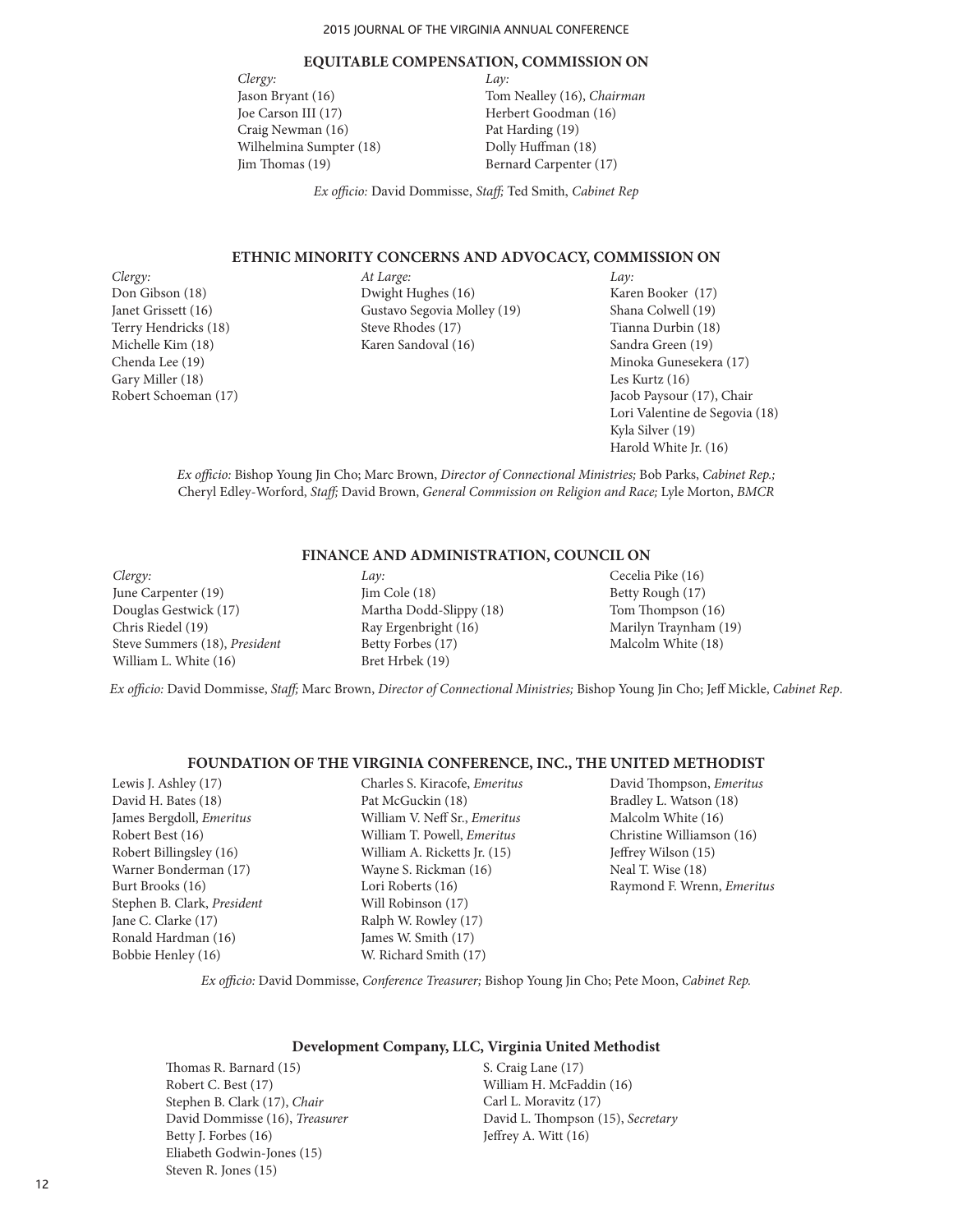## **HISTORICAL SOCIETY, VIRGINIA CONFERENCE BOARD OF TRUSTEES OF**

Executive Committee

Brenda NeSmith, *Nominations Chair* Lee B. Sheaffer, *EUB Historian and Past President* Catherine D. Morgan, *Archives Chair* Stephen S. Mansfield, *Immediate Past President*

*Clergy:* Paul A. Beighley Stephen E. Bradley Michael H. Browder Carlton D. Casey Robert T. Casey Alexis S. Fathbruckner William R. Freeman Daniel L. Garrett Myrtle F. Hatcher H. Hasbrouck Hughes James M. John Reginald H. Potts III Karen J. Sandoval Theodore Smith Elizabeth W. Taylor

John T. Martin Jr., *President* L. Boyd Lucas, *Vice President* Carl O. Stewart, *Vice President* J. Brooke Willson, *Secretary*

> James Tongue Kenneth S. Waclo Roy B. White Elizabeth A. S. Wright Gary A. Ziegler

*Lay:* Marcella Bullock Neill M. Caldwell Thelma Crowder Jesse H. Fanshaw III Clarence R. Geier Queen Green Margaret Kidd Mark Leep Audrey Lewis

Myra P. Lindsey Harold McKee Margaret Mock Brenda NeSmith William A. Olson Laurie Preston Leona Salter Ann P. Shappell William Stead Frank Vetting James Wall Charles E. Williams

*Emeritus:* R. Marvin White Jr. T. Harold Crowder.

*Ex officio:* District Society presidents; presidents of Old Brunswick Circuit, Old Stone Church, and William Watters Foundations; Stephanie Davis, *Archivist*.

## **The William Watters Foundation**

E. Jean Balcom, *President* David Meyer, *Vice President Board Members-at-Large:*

| David W. C. Bearr | Myra P. Lindsey<br>$-2 - 1 = 0$ | Karen Smith  |
|-------------------|---------------------------------|--------------|
| Philip Graves     | Ernest McGee                    | Kathryn Wise |

*Ex officio:* Ralph Carver, Eugene Larkin, John T. Martin Jr., James C. Sprouse; Raymond F. Wrenn, *Honorary Director*

#### **The Old Brunswick Circuit Foundation**

Jim Mott, *President* John Caknipe, *Vice President* Carol Corker, *Secretary* Alice Carol Maitland, *Treasurer* Betty Quinn, *Secretary* Judy Winters, *Treasurer*

Walter Beales Harold Crowder John Caknipe Carol Corker Rev. Larry House

Glenn Johnson Ann Keeling George Morrison Jim Mott Nathaniel Neblett William Olson William Paxton W.E. Thomas

#### **The Old Stone Church Foundation**

Ralph Carver, *President* Charles E. Williams, *Vice President* Letty Mallery, *Treasurer* Nancy Wolford, *Assistant Treasurer and Corresponding Secretary*

Michael Browder John Creamer

Dennis Hanrahan Lou Legard

James Roberts Shirlita West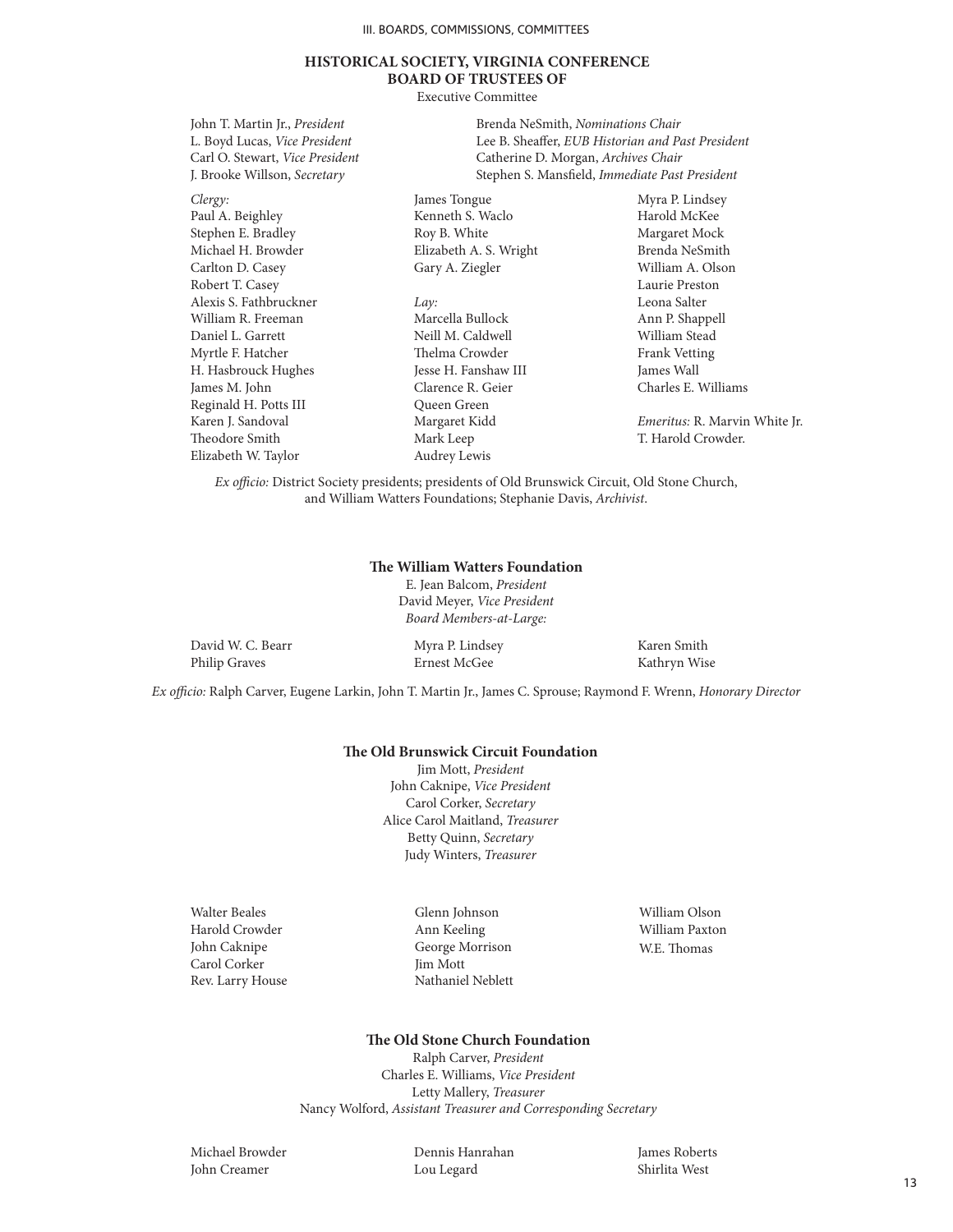### **INVESTIGATION, COMMITTEE ON**

*Clergy:*  Charles F. Bates Thomas E. Frost Steven R. Jones Elizabeth Wright Taylor

| Alternates:         |  |
|---------------------|--|
| Jeffrey J. Haugh    |  |
| Hvo Lee             |  |
| Patricia L. Shipley |  |

*Lay:*  Kathy Lutman (W) Ronald White (Rd) Clark Williams (Rd)

*Alternates:* Janet Bracey (ER) Joyce Duncan (L) Larry Tubbs (F)

Timothy A. Beck

## **ORDAINED MINISTRY, BOARD OF**

*Third Four-Year Term* Jonathan L. Bennett Frances T. Cooper Creed S. "Bud" Davis Jr. Bradley S. Dulaney J. Douglas Forrester Lorenzo D. Hill Anita G. Jackson – *Laity* Edward R. Walker

*Second Four-Year Term* M. Lynne Alley-Grant Robert E. Cooper James G. Daniely Travis L. DeLoach Clara P. Gestwick F. W. "Chip" Giessler R. Douglas Gunsalus

John R. Hall Sr (AM) John J. Kelchner Jr. Mary Ann Kral - *Laity* Brenda L. Laws Michele Manning Edward S. Martin Jr. Christina R. McLain William B. Montgomery Douglas B. Paysour Dawn Peck - *Laity* Martha T. Reynolds – *Laity*  Matthew G. Smith Moonsup "Paul" Song Kenneth Stephen Waclo Philip M. Waltz

*First Four-Year Term* B. Justin Allen

David J. Bonney Clarence R. Brown Joseph J. Cailles James H. Carey Jr. Russell M. Cheatham Jessica S. Colwell Scott E. Davis Tammy L. Estep Jessica L. Fuller Susan M. Hannah J. Stanley Hargraves Stephen D. Hay Angeline M. Hoen – *Laity* Donna C. Holder Darcey G. Johnson A. Shawn Kiger – *Laity*  Won Gyu Lee

Michel Q. Mayton Bradley A. McMullen Gary C. Miller (AM) Judy Moughon – *Laity*  Sue Parks – *Laity*  Brandon P. Robbins Lydia E. Rodriguez Ileana Rosario Joan M. Rudisill D. Todd Schlechty Tom Slippy – *Laity*  Jason C. Stanley Stanley A. Thompson Linda Tompkins – *Laity*  Willie Weigand – *Laity*  Christian S. White Jr. Neal E. Wise – *Laity*  Susie Wolf – *Laity*

### **PENSIONS, INC. AND RELATED BENEFITS, VIRGINIA UNITED METHODIST**

*Clergy:* Donald L. Blagg (20) Brenda J. Biler (20) Laura Douglass (16) R. Lawrence House (16) William Anthony Layman (16) Theresa McRoberts (16) Amos Rideout (20) Bruce Tuttle (16)

*Lay:* Stacey Anthony (16) Mike Earman (20) Mike Finnegan (20) Beth Holloway (16) Terry Jenkins (16) Jonathan Kennedy (16) Becky Lydens (16) Jim Mallory (20)

Jim Pearman (16) Ken Peterson (20) Ida Powell (20) Cathy Powers (20) Bob Sanford (16) Mildred Spiers (20) Mary Stroh (20) Bill Talley IV (16)

*Secretary*: Marilyn Lipieko *Treasurer*: Brenda Capen

*Executive Director:* John W. Fuller; *Accounting Manager:* Patricia A. Hutchinson; *Benefits Administrator*: Nancy K. Blair; *Health Plan and Billing Administrator:* Judy Astrella; *General Board of Pensions and Health Benefits Rep.:* Brenda Biler; *Cabinet Rep.:* Jeff Mickle

## **ASSOCIATION OF RETIRED MINISTERS AND SPOUSES**

Robert T. Casey, *President* Robert F. Cofield Jr., *Vice Presiden*t James R. Bergdoll, *Secretary* K. Dane Mills, *Treasurer*

Robert N Baker III Sallye Bowen Katherine Kidwell Edward L. Lily

Harold E. White Sr. Lawrence H. Field, *Investment Advisor*

### **RETIRED CLERGY HOUSING CORPORATION**

*President*: Thomas L. Coffman *Chair*: Charles Wickham *Vice Chair:* Oliver Wright

*Clergy:* Alton Washington Charles Wickham Danny Kesner, *Cabinet Rep* Margie Turbyfill Robert Jones Michael Houff

*Lay:* Robert Moore Walter B. Brown Linda Conrad Kenneth Thomas "Burk" Hershey Brenda Capen

Frank Lasley Alisa Kelley James Hodges Suzanne Boltz Shirley Cauffman Chris Henderson Aaron E. Kane

Marilyn Lipieko Larry Bradsher Willard H. Douglas James E. Reid Oliver Wright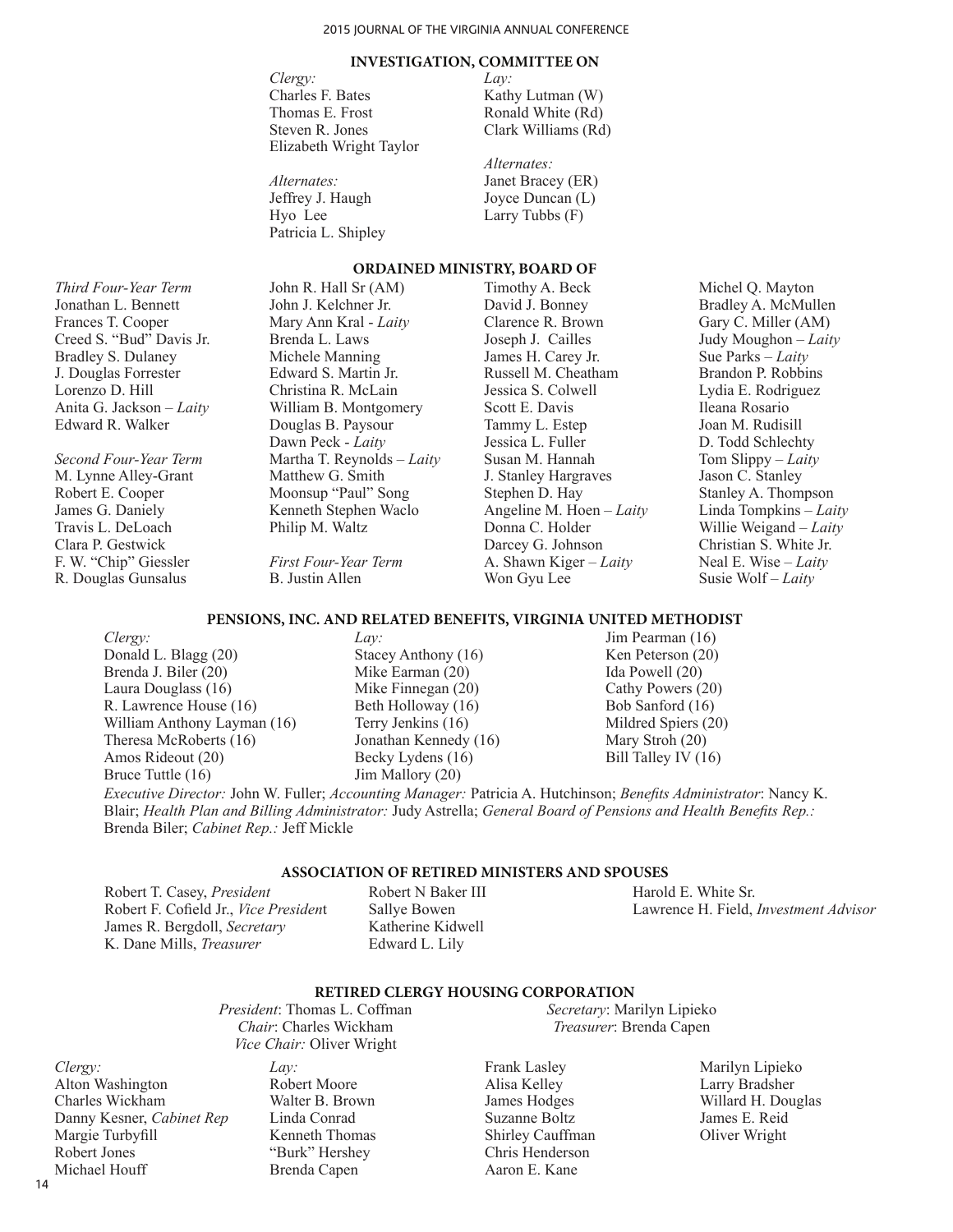#### **RULES AND PLAN OF ORGANIZATION, COMMITTEE ON**

*Clergy:* Steve Bray (16), *chair* Joshua King (20) Jim Smith (20) Bart Weakly (16)

*Lay:* Terry Bain (20) Judy Craun (20) Sue Lewis (16) Carl Stinnett (20) Mary Brett Wright (16)

*Ex officio:* Marc Brown, *Staff*; Steven D. Brown, *Chancellor*

## **SITE SELECTION COMMITTEE**

C*lergy:*

Doug Geeting (16) Steve Hundley (20)

*Lay:* David Bailey (20) Marvin Rhodes (16)

*Ex officio:* Marc Brown, David Dommisse, *Staff*

## **STATUS AND ROLE OF WOMEN, COMMISSION ON THE**

*Clergy:* Jan Prentace Commander (19) Mary Dadisman (18) Candace Martin (19)

*Lay:* Janae House (16) Shan Sixbey (16) Amanda Thomas (18)

*Ex officio:* Cheryl Edley-Worford, *Staff*; Janine Howard, *Cabinet Rep*.; Monica Sprague, *UMW*

## **TRUSTEES OF THE VIRGINIA ANNUAL CONFERENCE, INC., BOARD OF**

*Clergy:* Clyde T. Nelson (18), *Secretary*  Dorothy M. O'Quinn (19) Sandra B. Plasters (19) Alton M. Washington (17)

*Mission Coordinators for: Spiritual Growth:* Nancy Walsh

*Social Action:* Monica Sprague

*Education and Interpretation:* Sue Boltz

*Lay:* Walter R. Beales III (18) Gene Cross (19) B. Leigh Drewry Jr. (17) Elizabeth Godwin-Jones (18) Barbara Justis (19)

Sue Lewis (18) Kathleen Lutman (17), *Vice President* Carl Lee Moravitz (19), *President*

*Ex officio:* Bishop Young Jin Cho*;* David Dommisse*, Staff;* Dave Rochford, *Cabinet Rep.;*  Benham M. Black*, Legal counsel*

#### **UNITED METHODIST WOMEN EXECUTIVE COMMITTEE**

Joyce Winston, *President* Ann Shappell, *Secretary* Karen McElfish, *Vice President* Geraldine Sanderson, *Treasurer Membership Nurture and Outreach:* Mary Jane Rawley Linda Porter, *Secretary of Program Resources* Lisa Hite, *Communication Coordinator* Jessie Swann, *Chair, Committee on Nominations* Larry Davies, *Cabinet Rep.*

## **UNITED METHODIST MEN CABINET**

Jeff Hall, *President* Andrew Kissell, *Vice President, Spiritual Life* Jim Butts, *Vice President, Membership Development* Dennis Fairbanks, *Secretary*

*Chaplain*: William Sutton *Prayer Advocate:* Dan Dietz *Hunger Relief Advocate:* Wade Mays *CRC/COD Advocate*: TBD *Heart Havens Advocate:* David Campbell *All God's Children Advocate:* Bill Crosley *Scouting Representative:* Bill Chaffin *Disciple Bible Outreach Ministry:* Gene Mims *Cabinet Rep:* Tommy Herndon

*District Presidents: Alexandria:* Jim Conklin *Arlington*: David Brown *Charlottesville*: Tommy Clark *Danville:* Dwain Severs *Eastern Shore:* Henry M. Cathey Jr.

*Elizabeth River:* Albert Weal *Farmville:* TBD *Fredericksburg:* Lloyd Adams *Harrisonburg:* Scott Dillard *James River:* TBD *Lynchburg:* Don Henderson

*Richmond:* Claude Stocky *Roanoke:* Vacant *Staunton:* Buck Craft *Winchester:* Jason Gilleland *York River:* Jim Chaffin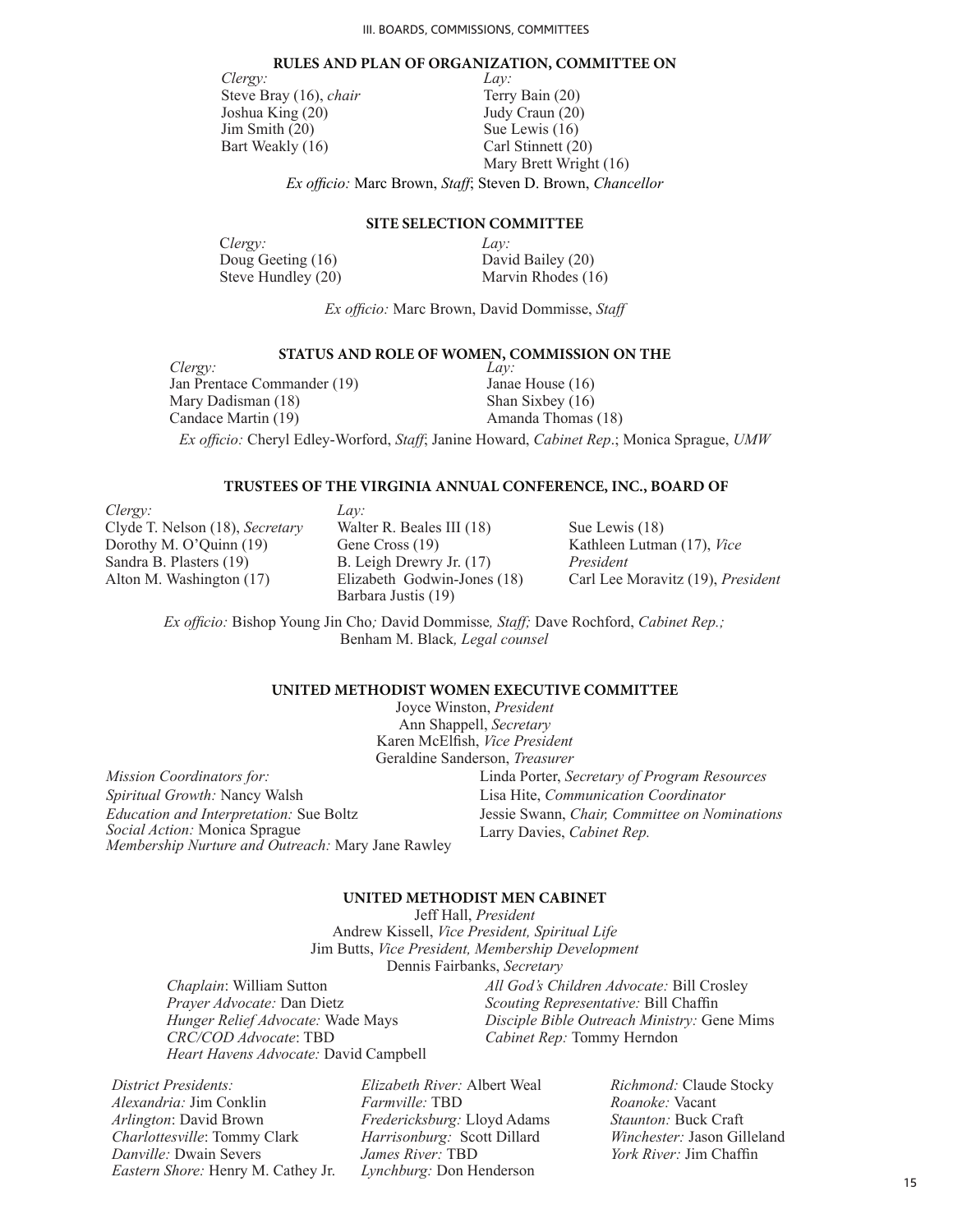## **D. TRUSTEES AND REPRESENTATIVES TO OTHER AGENCIES**

## **BISHOPS' FOUNDATION**

 *Ex officio:* Bishop Young Jin Cho; Rob Colwell, *Cabinet Rep. Clergy:* Barbara Cousar (16) Dwight Hughes (17) Mikang Kim (17) David Rash (15) George Riggins (15) *Lay:* Larry Broomall (16) Kevin Bruny (17) Pat Wright (15) Rodney Bussard (16)

## **COUNCIL OF CHURCHES, VIRGINIA: GOVERNING ASSEMBLY**

Bishop Young Jin Cho, *Judicatory Head* Michael Lee Nelson, *Ecumenical Representative*

*Clergy:* John S. Brenneke L. Douglas Hill

*Lay:* Sheryl Bryan Betty Forbes Mike Giancaspro, *Secretary* David Grimm Margaret Hardy, *Vice Chair* Sarah Hoyle

Ken Huntsman Brian McCann James Rothrock Bruce Sadler Bruce Whitehurst, *Chair* David Will

## **GRACEINSIDE**

**UMFS** Greg Peters, *President and CEO*

*Council:*

Paul Beighley III Gerry Fuss James G. O'Quinn

*Board:* Robert Casey Samuel Glasscock Gene M. Mims John H. Spencer

*Clergy:* John S. Brenneke L. Douglas Hill

- *Board of Directors Lay: S*heryl Bryan Betty Forbes Mike Giancaspro*, Secretary* David Grimm Greg Peters Ken Gassman Martha Clements Margaret Hardy, *Vice Chair*
- Sarah Hoyle Ken Huntsman Melissa Sikes James Rothrock Bruce Sadler Marshall Ross Bruce Whitehurst, *Chair* David Will

## **VIRGINIA UNITED METHODIST CREDIT UNION**

*Board Members:* David Atkins Beth Downs Alvin J. Horton, *Chair* Christopher R. Burgess William A. James, *Vice Chair* M. William Jones IV, *Secretary* Sue W. Lewis Thomas A. Rachele, *Treasurer* James D. Thomas

*Committee Members:* Michael Reaves Linda Shelton Matthew D. Trout Rebecca Wistrom

 *Staff: CEO:* James R. Eads; *Operations Manager:* Adrienne Cummings*; Loan Manager:* Michael E. Haydon*; Controller:* Mary S. Winkler*; Accounting Clerk:* Suzanne Bullock*; Member Services:* Jennifer Sluder*; Marketing Manager: Janie Hight*ower

### **HEART HAVENS**

Jennifer Boyden, *Chief Executive Officer* Dane Mills, *Chair* Erin Edenstrom, *Vice Chair* TBD, *Secretary* Brian Berkey, *Treasurer*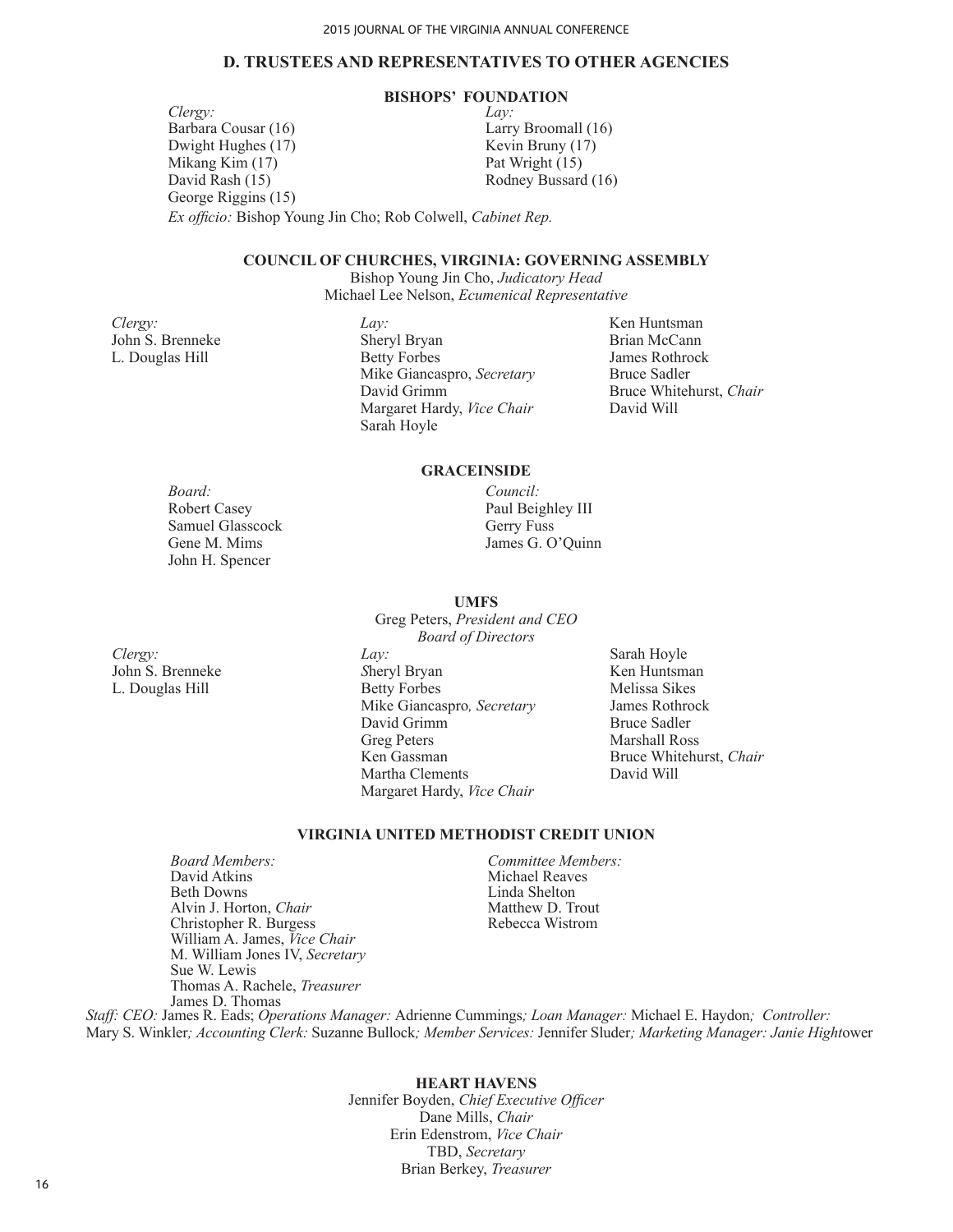III. BOARDS, COMMISSIONS, COMMITTEES

## **HOMES, INC., VIRGINIA UNITED METHODIST**

Christopher P. Henderson, *President/CEO* Stephen W. Mapp (20), *Chair* Charles W. Wickham (20), *Vice Chair* William H. Peterson (20), *Secretary/Treasurer* Brenda Brooks (23) William Flynn (15) Benjamin J. Lambert IV (22) Ernest S. Wittich (16) Mike Watkins (24)

*Administrative Staff:* Edward Lynn Watkins, *Hermitage in Northern Virginia Executive Director;* Gale A. Knox, *The Hermitage in Richmond Executive Director;* Michael W. Kearney, *Hermitage on the Eastern Shore Executive Director;* Elaine H. Lavinder, *Hermitage in Roanoke Executive Director;* Beverly J. Bobo, *Lydia H. Roper Home, Norfolk, Administrator;* Nancy L. Brechtelsbauer, *The Hermitage at Cedarfield Executive Director*; Marilyn M. Gray, *WindsorMeade of Williamsburg Executive Director*

## **HOUSING DEVELOPMENT CORPORATION, VIRGINIA UNITED METHODIST**

*Clergy:* Dwala Ferrell (16) Ernest T. Herndon (18) James G. O'Quinn (17) Jung Pyo Hong (19) Harold E. White Sr. (19)

Tommy Herndon, *Cabinet Rep.* Robert Regan Jr., *emeritus*

*Lay:* Larry Dickenson (16) Willard Douglas (16) Julius Malinowski (16) Robert Bain (17) Jim Branscome (17) David Brown (17) Monty Cox (18) Robert Hinkle (18) Kathy Lutman (19)

### **PELL FOUNDATION**

Paul S. Baker, *President* William A. Young Jr., *Vice President*

Mary B. Blinn James L. Branscome J. Peter Clements

Betty Forbes Steven J. Summers Joseph Varner

## **SOCIETY OF ST. ANDREW**

Ken Brandford Harriet Bryan Wallace Bruce Bob Gibson Gil Hanke Hasbrouck Hughes Steve Jennings Bill Kuecker Jennifer Revoir Jim Tongue Ann Vest

## **TRUSTEES OF EDUCATIONAL INSTITUTIONS**

#### **FERRUM COLLEGE** Jennifer L. Braaten, *President*

Sue Boltz Ray Booth Harvey Brookins W. Clay Campbell Young Jin Cho Oden "Joey" Cornwell III John Cougill Betty J. Forbes Kenneth G. Gassman Elizabeth M. Hairfield

Sam Lionberger Jr., *Chair* Harry Norris, *1st Vice Chair*  Glenn Thomsen, *2nd Vice Chair* Lou C. Talbutt, *Secretary* S. Kelly Herrick Olivia Hinton Janine Howard Phyllis Karavatakis Elizabeth Lazenby Annita Nelson Kathleen Overby Webster Marvin Phaup Baxter Phillips Jr. D. Scott Showalter

Irma Smart Carolyn Smith Robert W. Todd Marilyn West Don Lee Wilson Martin Williams Joyce C. Winston George Yancey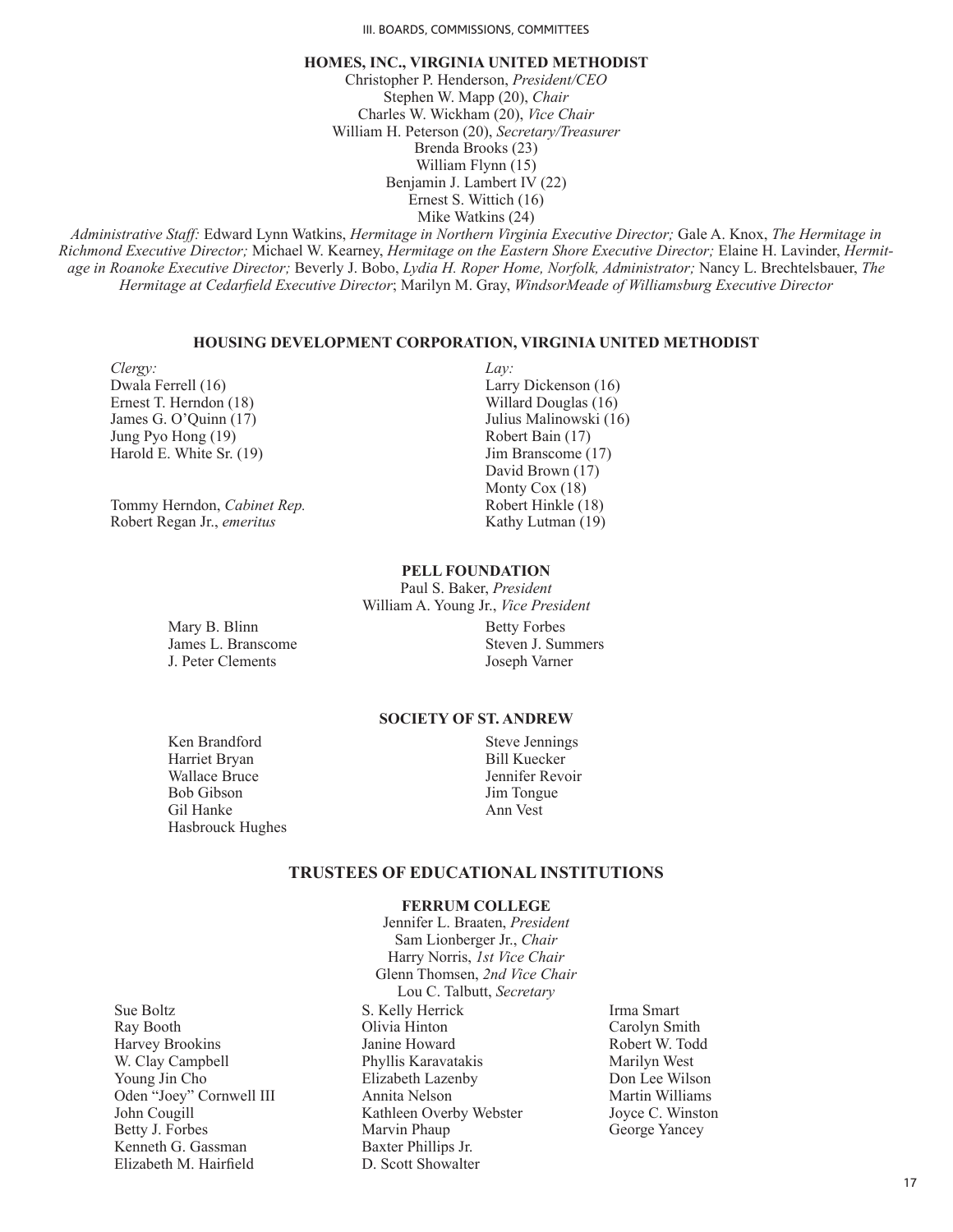#### **RANDOLPH COLLEGE**

Bradley W. Bateman, *President* Cathy Havener Greer, *Chair* Karen E. Campbell, *Vice Chair* James Manary, *Treasurer* Weley R. Fugate, *Secretary*

Hylan Thomas Hubbard Elizabeth Earle Kojaian Marian Phillips Mancini Barbara Niedland McCarthy Allison Gulick Muller Karen K. Patterson Charles W. Pryor Jr. Dixie Nash Sakolosky

Mary Gray Shockey David H. Street Alison Keller Townsend Anne W. Tucker W. Randall Watts Katherine C. Willis

## **RANDOLPH-MACON ACADEMY**

Brig. Gen. David Wesley, *President* Joseph F. Silek Jr., *Chair* Henry D. Light, *Vice Chair/Secretary*  Rodney E. Deane Jr., *Treasurer* Eric Carlson Glenn R. Carrington Lucy W. Hooper Geroge D. Mathias

David Puster John D. Stufflebeem

*Ex officio:* Young Jin Cho, *Bishop*; John B. Peters, *AEI*; Larry Thompson, *District Superintendent;* H. Scarlett Kibler, Heather Grossman, *Parents Association.*

> **RANDOLPH-MACON COLLEGE** Robert Lindgren, *President*

Yvonne W. Brandon L. Preston Bryant Jr. Jan M. Carter J. W. Whiting Chisman Jr. Bishop Young Jin Cho J. Peter Clements Ralph R. Crosby Jr. William A. Davis Jr. Malinda E. Dunn Robin Anne Floyd F. Gillis Green Michael A. Jessee R. Earl Johnson

Walter H. Aikens Pamela A. Bell C.J. Borden William F. Brandt Stephen P. Caruthers Teresa A. Cluss Laura N. Dabinett, Mary Bruce Glaize Thomas Herndon L. Janell Hoffman Diane S. Kearns

- William B. Kilduff Donna F. Klepper Frank E. Laughon Jr. Cynthia H. Lee Stephen P. Long Andrew K. Maloney David G. Meleski David L. Meyer Frank J. Murphy III Wesley A. Nichols Allison M. O'Brien Timothy P. O'Brien Mark V. Ogren
- Steven M. Parker Donald E. Perry Dianne L. Reynolds-Cane Ainslie M. Rose Benjamin S. Schapiro Susan D. Schick Harold E. Starke Jr. Linwood A. Staub Charles W. Steger Sanjay Tandon Samuel E. Vichness Charles W. Wornom David E. Yawars

#### **SHENANDOAH UNIVERSITY**

Tracy Fitzsimmons, *President* Andrew U. Ferrari, *Chair* Marjorie S. Lewis, *Vice Chair* Mark E. Stavish, *Secretary* Ann K. MacLeod Art H. Major Keith A. May Richard R.J. Morin Nicholas J. Nerangis Sr. Mark J. Ohrstrom Debra S. Orbacz Bipin B. Patel John B. Peters Mary Farland Shockey Gerald F. Smith Jr.

Harry S. Smith John D. Stokely Jr. James A. Stutzman Jr. Lawrence R. Thompson Jr. Charles A. Veatch Beatrice A. von Gontard F. Dixon Whitworth Jr. James R. Wilkins Jr. Heather H. Wilson Irene R. Wurtzel *Honorary Trustee:* Miyako Kake

Cara S. Barnes Peter H. Dean Julie Huston Ellis Keith J. Evans Donald M. Giles Kathryn Heath Graves Elizabeth A. Grimm Carol J. Haley

Eric D. Anderson Harry G. Austin Donna J. Bogart Suzanne M. Mroyhill